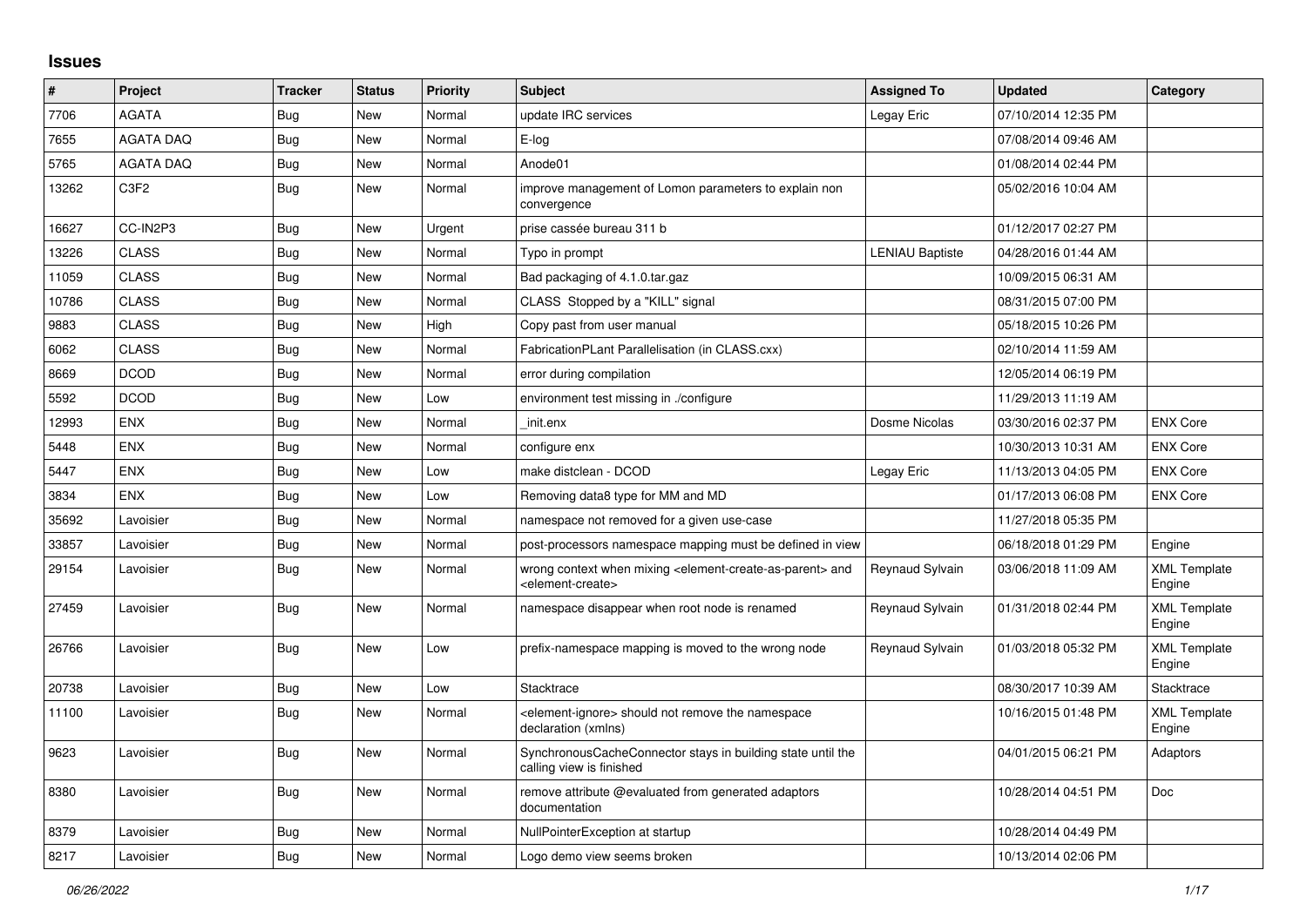| $\pmb{\#}$ | Project                 | <b>Tracker</b> | <b>Status</b> | <b>Priority</b> | Subject                                                                                 | <b>Assigned To</b>   | <b>Updated</b>      | Category                         |
|------------|-------------------------|----------------|---------------|-----------------|-----------------------------------------------------------------------------------------|----------------------|---------------------|----------------------------------|
| 8055       | Lavoisier               | <b>Bug</b>     | New           | Normal          | view "debug" fails when Lavoisier is installed in a directory<br>with special character |                      | 09/19/2014 05:02 PM |                                  |
| 7566       | Lavoisier               | Bug            | New           | Low             | fields of view "form" are disabled when they have default<br>value                      |                      | 06/27/2014 04:53 PM | Console                          |
| 7465       | Lavoisier               | Bug            | New           | Normal          | fix all the relative URL used by the web console                                        |                      | 06/17/2014 04:57 PM | Console                          |
| 23257      | operations-portal-users | Bug            | New           | Normal          | Downtime notification admin page                                                        |                      | 10/25/2017 03:57 PM | Downtime<br>Notification         |
| 1083       | Oval                    | Bug            | New           | Immediate       | oval log -gui                                                                           |                      | 11/16/2010 11:45 AM | <b>Command Line</b><br>Interface |
| 1082       | Oval                    | <b>Bug</b>     | New           | Low             | NO DIFF                                                                                 |                      | 11/16/2010 11:44 AM | <b>Command Line</b><br>Interface |
| 905        | Oval                    | <b>Bug</b>     | New           | Urgent          | Use of parenthesis in diffline regular expression                                       | <b>Chamont David</b> | 09/14/2010 06:17 PM | Diff command                     |
| 172        | Oval                    | Bug            | New           | Urgent          | Automatic variables                                                                     | <b>Chamont David</b> | 10/02/2009 02:24 PM | Run command                      |
| 32         | Oval                    | <b>Bug</b>     | <b>New</b>    | Normal          | Write a more detailed configuration doc                                                 | <b>Chamont David</b> | 02/16/2009 07:18 PM | Documentation                    |
| 28         | Oval                    | <b>Bug</b>     | New           | Low             | "oval validate" should remove differences in "oval log"                                 | Chamont David        | 12/08/2010 09:47 PM | Other                            |
| 27         | Oval                    | <b>Bug</b>     | New           | Low             | Some commands should not require a current valid directory                              | Chamont David        | 02/16/2009 06:51 PM | Site Customization<br>& Flavors  |
| 26         | Oval                    | <b>Bug</b>     | New           | Low             | Commands options not well propagated, when declared<br>within an OvalFile               | <b>Chamont David</b> | 02/16/2009 06:50 PM | Implementation                   |
| 25         | Oval                    | <b>Bug</b>     | New           | Low             | Temporary files after a crash                                                           | <b>Chamont David</b> | 02/16/2009 06:46 PM | Implementation                   |
| 22         | Oval                    | Bug            | New           | Low             | Deliver messages when ISA fails                                                         | <b>Chamont David</b> | 02/16/2009 06:22 PM | Implementation                   |
| 21         | Oval                    | Bug            | New           | Normal          | What happens when a subdirectory is reused in several<br>environments?                  | Chamont David        | 02/16/2009 07:00 PM | OvalFile                         |
| 12978      | <b>PEM</b>              | Bug            | New           | Low             | pem-sync pull                                                                           |                      | 03/24/2016 05:11 PM |                                  |
| 12963      | <b>PEM</b>              | <b>Bug</b>     | New           | Normal          | add tool crash                                                                          |                      | 03/24/2016 09:10 AM |                                  |
| 12962      | <b>PEM</b>              | <b>Bug</b>     | <b>New</b>    | Normal          | pem-sync list ???                                                                       |                      | 03/24/2016 09:05 AM |                                  |
| 10314      | PEM                     | <b>Bug</b>     | New           | High            | Environment compliant with CLI                                                          |                      | 07/07/2015 09:57 AM |                                  |
| 10313      | <b>PEM</b>              | <b>Bug</b>     | New           | Normal          | Error message to change !                                                               |                      | 07/07/2015 09:51 AM |                                  |
| 10274      | <b>PEM</b>              | Bug            | New           | Normal          | SYSTEM.ASSERTIONS.ASSERT_FAILURE                                                        |                      | 07/01/2015 11:12 AM |                                  |
| 4068       | Pipelet                 | <b>Bug</b>     | New           | High            | Tagging works randomly with konqueror                                                   |                      | 03/07/2013 10:39 AM | Web                              |
| 2753       | Pipelet                 | <b>Bug</b>     | New           | Urgent          | retrieve hook name from source code                                                     |                      | 05/22/2012 02:36 PM |                                  |
| 1566       | Pipelet                 | <b>Bug</b>     | New           | Low             | Bug daemon cherrypy on Macintosh                                                        |                      | 05/10/2011 12:14 PM |                                  |
| 1437       | Pipelet                 | Bug            | New           | Normal          | str_parents not updated in time for glob_parent                                         |                      | 03/10/2011 05:51 PM |                                  |
| 351        | RIsngCons               | <b>Bug</b>     | New           | Urgent          | Refresh only on action                                                                  | Puel Mattieu         | 04/08/2016 04:07 PM |                                  |
| 1561       | Smurf                   | <b>Bug</b>     | New           | Normal          | Smurf::RRD does not support "base"                                                      |                      | 04/13/2011 05:00 PM |                                  |
| 432        | Smurf                   | Bug            | New           | High            | creation de fichiers vides                                                              |                      | 04/23/2021 11:44 AM |                                  |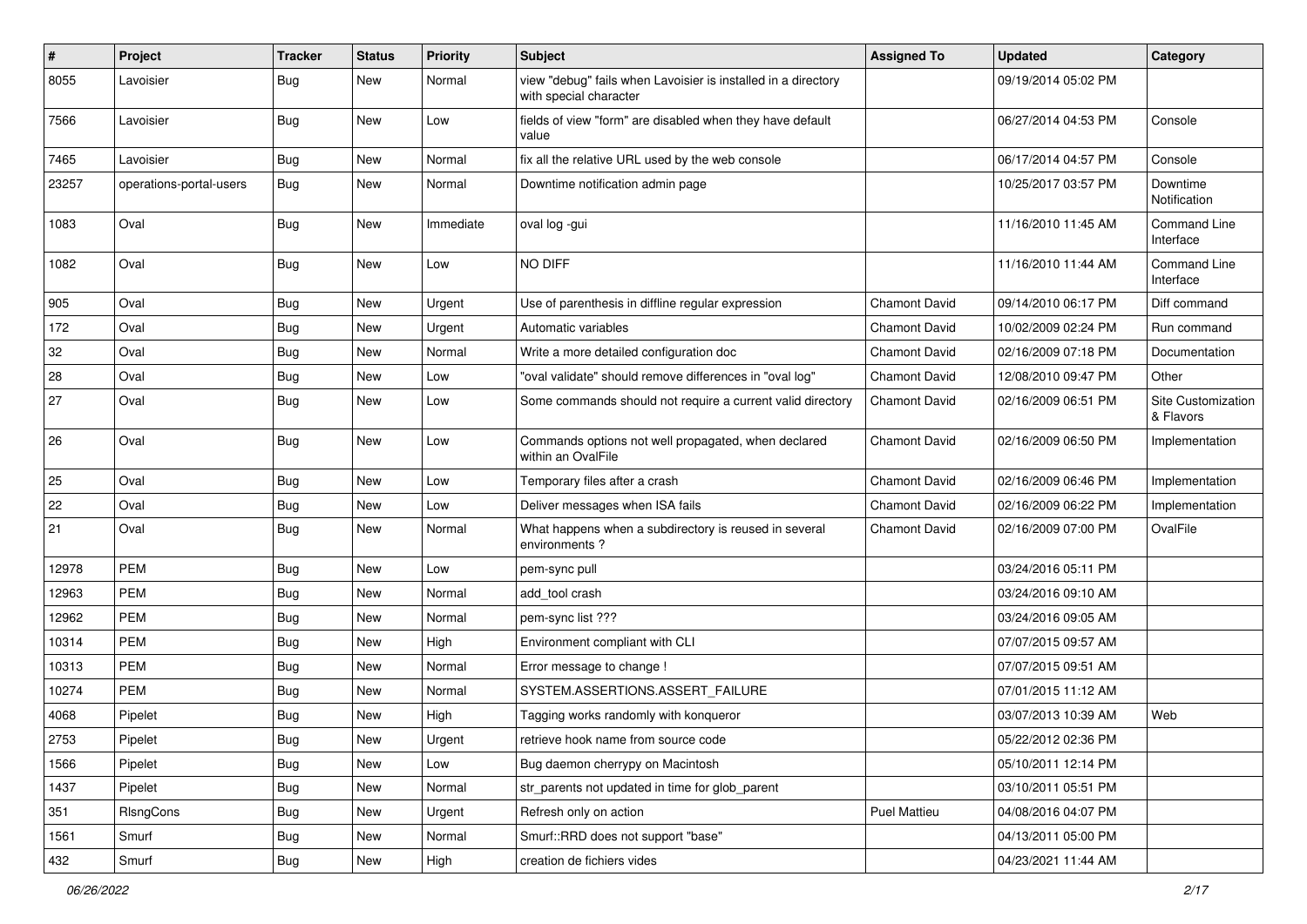| $\vert$ # | Project                 | <b>Tracker</b> | <b>Status</b> | <b>Priority</b> | Subject                                                  | <b>Assigned To</b>                 | <b>Updated</b>      | Category |
|-----------|-------------------------|----------------|---------------|-----------------|----------------------------------------------------------|------------------------------------|---------------------|----------|
| 8995      | SphereLib               | <b>Bug</b>     | New           | High            | python2.7-config                                         |                                    | 01/28/2015 04:21 PM |          |
| 1003      | SphereLib               | <b>Bug</b>     | New           | Normal          | ps detection                                             |                                    | 10/15/2010 01:51 PM |          |
| 938       | SphereLib               | <b>Bug</b>     | New           | Low             | Construction icosahedron                                 |                                    | 09/29/2010 11:32 AM |          |
| 7736      | <b>Topology Manager</b> | <b>Bug</b>     | New           | High            | Generate electronic config files without GTS             | Legay Eric                         | 09/22/2014 05:12 PM | GUI      |
| 7587      | <b>Topology Manager</b> | <b>Bug</b>     | New           | High            | Replace an item                                          |                                    | 06/30/2014 05:42 PM |          |
| 7490      | <b>Topology Manager</b> | <b>Bug</b>     | New           | Normal          | Needed libp42.so.1                                       |                                    | 06/19/2014 11:15 PM | Core TM  |
| 7073      | <b>Topology Manager</b> | <b>Bug</b>     | New           | Normal          | Off on GTS tree                                          |                                    | 05/07/2014 04:55 PM | Core TM  |
| 7046      | <b>Topology Manager</b> | <b>Bug</b>     | New           | Normal          | password hardcoded                                       | Legay Eric                         | 05/06/2014 09:54 AM | Core TM  |
| 7040      | <b>Topology Manager</b> | <b>Bug</b>     | New           | Normal          | Fixing configure                                         |                                    | 04/30/2014 03:46 PM | Core TM  |
| 9558      | TReqS                   | <b>Bug</b>     | New           | Normal          | hpss_cache                                               | <b>Brinette</b><br>Pierre-Emmanuel | 04/14/2015 04:15 PM |          |
| 714       | TReqS                   | <b>Bug</b>     | New           | High            | Annuler un staging en cours                              |                                    | 03/24/2015 04:34 PM |          |
| 48784     | <b>XLDP</b>             | <b>Bug</b>     | New           | Normal          | Jobs en erreurs depuis le 19/01 19h30                    |                                    | 01/20/2022 10:12 AM |          |
| 5799      | <b>AGATA DAQ</b>        | Feature        | New           | High            | ELOG not available from GSI guest network                | Aubert Yann                        | 01/15/2014 05:54 PM |          |
| 5736      | <b>AGATA DAQ</b>        | Feature        | New           | High            | Would like to have access to GSI printers                | Aubert Yann                        | 01/06/2014 09:22 AM |          |
| 3022      | <b>AGATA DAQ</b>        | Feature        | New           | Low             | [ELOG] change the "From"                                 |                                    | 07/26/2012 10:18 AM |          |
| 3043      | APCScheduler            | Feature        | New           | Low             | option submit                                            | Colley Jean-Marc                   | 03/10/2016 12:43 PM |          |
| 3039      | APCScheduler            | Feature        | New           | Normal          | création de tarball sans exécutable                      |                                    | 07/31/2012 06:11 PM |          |
| 1299      | APCScheduler            | Feature        | New           | High            | Utilisation de python, numpy, scipy,                     | Colley Jean-Marc                   | 02/10/2011 11:07 AM |          |
| 10871     | <b>CLASS</b>            | Feature        | New           | Normal          | <b>Nominal Power</b>                                     |                                    | 09/10/2015 05:27 PM |          |
| 10255     | <b>CLASS</b>            | Feature        | New           | Normal          | Take into account Load Factor Evolution                  | MOUGINOT Baptiste                  | 06/26/2015 11:33 AM |          |
| 10227     | <b>CLASS</b>            | Feature        | New           | Immediate       | <b>MURE GUI</b>                                          | MOUGINOT Baptiste                  | 06/23/2015 01:36 PM |          |
| 9790      | <b>CLASS</b>            | Feature        | New           | High            | neutron & y Spectrum calculation                         |                                    | 04/29/2015 12:15 PM |          |
| 9789      | <b>CLASS</b>            | Feature        | New           | Normal          | Multi Stream in EQM                                      |                                    | 04/29/2015 12:12 PM |          |
| 9788      | <b>CLASS</b>            | Feature        | New           | Normal          | Multi Stream in FabricationPlant                         |                                    | 04/29/2015 12:10 PM |          |
| 9787      | <b>CLASS</b>            | Feature        | New           | Normal          | Multi Stream in FabricationPlant/EQM                     |                                    | 04/29/2015 12:10 PM |          |
| 7385      | <b>CLASS</b>            | Feature        | New           | High            | <b>GUI devellopment</b>                                  | LENIAU Baptiste                    | 04/29/2015 12:15 PM |          |
| 7380      | <b>CLASS</b>            | Feature        | New           | High            | ReactorFacility                                          | <b>LENIAU Baptiste</b>             | 06/11/2014 11:06 AM |          |
| 7379      | CLASS                   | Feature        | New           | Normal          | FrontEnd                                                 | MOUGINOT Baptiste                  | 06/11/2014 11:05 AM |          |
| 6748      | <b>CLASS</b>            | Feature        | New           | Normal          | Charger un parc présimulé à partir du .root              |                                    | 04/03/2014 11:36 AM |          |
| 5377      | <b>CLASS</b>            | Feature        | New           | Low             | enrichment factory                                       |                                    | 10/21/2013 03:15 PM |          |
| 5376      | <b>CLASS</b>            | Feature        | New           | Low             | Reactor batch creation                                   |                                    | 10/21/2013 03:14 PM |          |
| 5350      | CLASS                   | Feature        | New           | Low             | Set some quality criteria on Pu when building a MOX fuel |                                    | 10/22/2013 11:50 AM |          |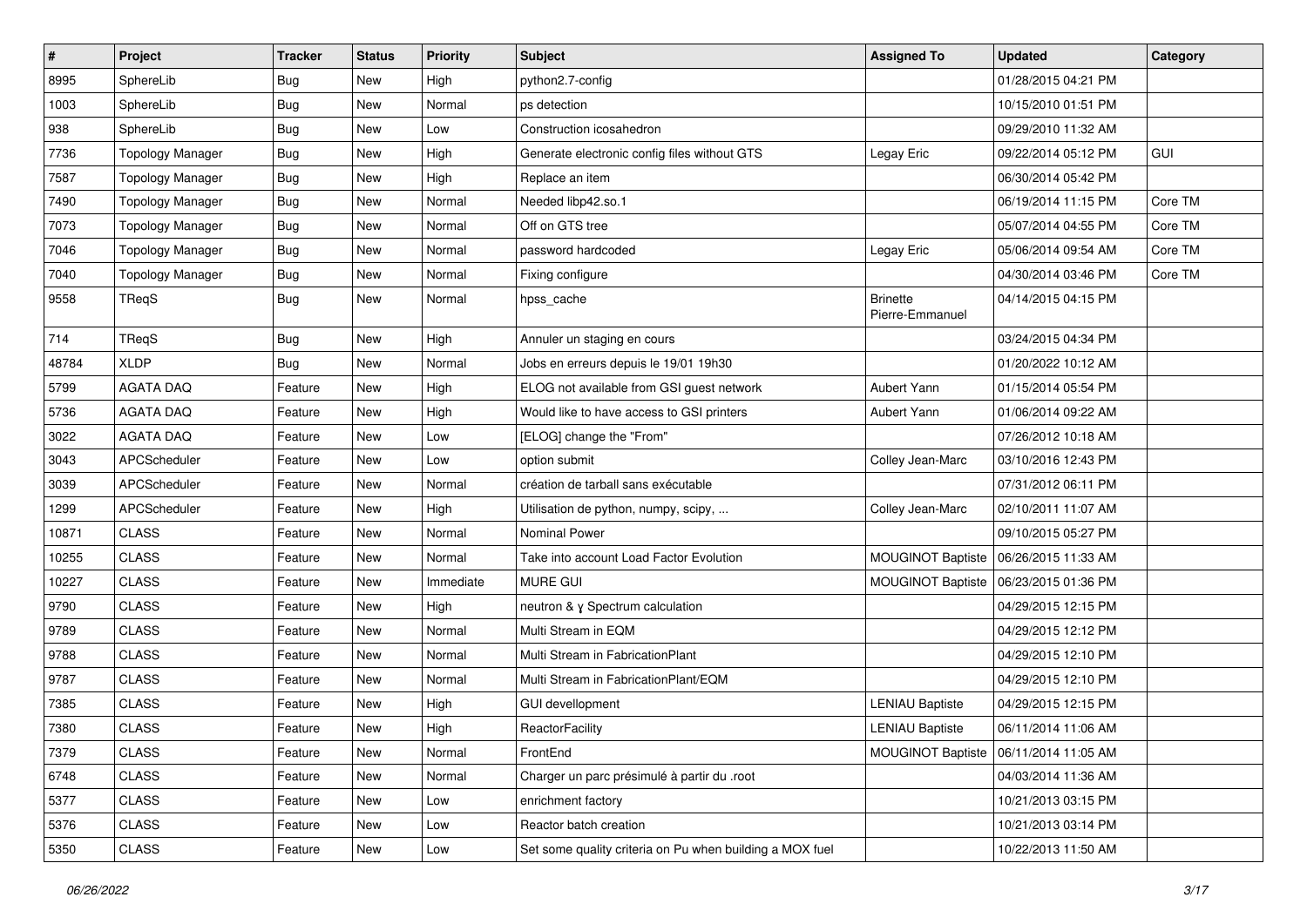| #     | <b>Project</b>                       | <b>Tracker</b> | <b>Status</b> | Priority  | <b>Subject</b>                                                                                                 | <b>Assigned To</b>     | <b>Updated</b>      | Category                |
|-------|--------------------------------------|----------------|---------------|-----------|----------------------------------------------------------------------------------------------------------------|------------------------|---------------------|-------------------------|
| 5329  | <b>CLASS</b>                         | Feature        | New           | Low       | Power density                                                                                                  |                        | 10/14/2013 05:58 PM |                         |
| 8668  | <b>DCOD</b>                          | Feature        | <b>New</b>    | Normal    | filterdiff is missing                                                                                          |                        | 12/05/2014 06:17 PM |                         |
| 8667  | <b>DCOD</b>                          | Feature        | New           | Normal    | uuid missing                                                                                                   |                        | 12/05/2014 06:14 PM |                         |
| 5503  | <b>DCOD</b>                          | Feature        | <b>New</b>    | Low       | test ada 2012 in ./configure                                                                                   |                        | 11/13/2013 04:54 PM |                         |
| 4937  | <b>DCOD</b>                          | Feature        | New           | Low       | Implement Hobbit/Zabbix scripts                                                                                | <b>Grave Xavier</b>    | 08/27/2013 11:19 AM |                         |
| 5751  | Electronic Control and<br>Monitoring | Feature        | New           | Low       | buildcfg with some error message                                                                               |                        | 01/06/2014 05:43 PM |                         |
| 8693  | <b>ENX</b>                           | Feature        | New           | Normal    | sauver log level                                                                                               |                        | 12/09/2014 03:54 PM | <b>ENX Core</b>         |
| 5527  | <b>ENX</b>                           | Feature        | <b>New</b>    | Low       | Named register list                                                                                            |                        | 11/18/2013 05:30 PM | <b>Drivers</b>          |
| 4652  | <b>ENX</b>                           | Feature        | New           | Low       | rename appenders.ad[sb]                                                                                        |                        | 06/13/2013 10:19 AM | <b>ENX Core</b>         |
| 2644  | <b>ENX</b>                           | Feature        | <b>New</b>    | Low       | Que faire en cas de multiple connexion sans quit                                                               |                        | 01/22/2013 05:04 PM | <b>ENX Core</b>         |
| 852   | <b>ENX</b>                           | Feature        | New           | Low       | Better handling of exception in empty skeleton                                                                 | Legay Eric             | 01/30/2013 03:58 PM | <b>Driver Generator</b> |
| 659   | <b>ENX</b>                           | Feature        | New           | Normal    | Gestion des arbres DOM                                                                                         |                        | 01/16/2013 11:33 AM | <b>ENX Core</b>         |
| 656   | <b>ENX</b>                           | Feature        | New           | Low       | named register                                                                                                 |                        | 01/30/2013 03:59 PM | <b>ENX Core</b>         |
| 42    | <b>ENX</b>                           | Feature        | New           | Urgent    | Module ID Handler                                                                                              |                        | 06/05/2013 02:27 PM | <b>ENX Core</b>         |
| 631   | ftsmonitor                           | Feature        | New           | Low       | History of a DN access                                                                                         |                        | 10/22/2010 10:10 AM |                         |
| 48757 | LabInvent                            | Feature        | New           | Immediate | *** F - DIVERS TODO (à dispatcher)                                                                             | <b>Pallier Etienne</b> | 01/19/2022 04:12 PM |                         |
| 47957 | Lablnvent                            | Feature        | New           | Normal    | *** F - ENTITY - Les GROUPES (de User ou Materiel) :<br>Thématique, Métier, Projet, Site (+ Pole ou Service ?) |                        | 12/13/2021 11:12 AM |                         |
| 47951 | LabInvent                            | Feature        | New           | Normal    | *** F - Etiquettes & Imprimantes                                                                               |                        | 11/30/2021 01:42 PM |                         |
| 47932 | LabInvent                            | Feature        | New           | Normal    | *** F - DOC (documentation)                                                                                    |                        | 11/30/2021 01:10 PM |                         |
| 47921 | Lablnvent                            | Feature        | New           | Immediate | *** F - Framework CakePhp                                                                                      |                        | 12/02/2021 04:45 PM |                         |
| 47895 | Lablnvent                            | Feature        | New           | Normal    | *** F - ENTITY - Documents attachés (à Materiel ou Suivi)                                                      |                        | 12/13/2021 11:09 AM |                         |
| 47875 | LabInvent                            | Feature        | New           | Urgent    | *** F - ENTITY GÉNÉRIQUE - Actions & Vues génériques (&<br>Refactorisation)                                    |                        | 12/01/2021 11:21 AM |                         |
| 47869 | LabInvent                            | Feature        | New           | Normal    | *** F - Tests                                                                                                  |                        | 12/06/2021 02:28 PM |                         |
| 47866 | LabInvent                            | Feature        | New           | Urgent    | *** F - Installation                                                                                           |                        | 12/13/2021 11:08 AM |                         |
| 47865 | Lablnvent                            | Feature        | New           | Normal    | *** F - Configuration générale                                                                                 |                        | 12/13/2021 11:06 AM |                         |
| 47864 | Lablnvent                            | Feature        | New           | Normal    | *** F - ENTITY - Autres                                                                                        |                        | 11/30/2021 12:57 PM |                         |
| 47863 | LabInvent                            | Feature        | New           | High      | *** F - ENTITY - Users                                                                                         |                        | 11/30/2021 03:43 PM |                         |
| 47862 | Lablnvent                            | Feature        | New           | Normal    | *** F - ENTITY - Prets (de Materiel)                                                                           |                        | 12/13/2021 11:10 AM |                         |
| 47861 | LabInvent                            | Feature        | New           | Urgent    | *** F - ENTITY - Suivis (de Materiel ou User)                                                                  |                        | 12/13/2021 11:10 AM |                         |
| 47860 | Lablnvent                            | Feature        | New           | Immediate | *** F - ENTITY - Materiels                                                                                     |                        | 01/19/2022 03:51 PM |                         |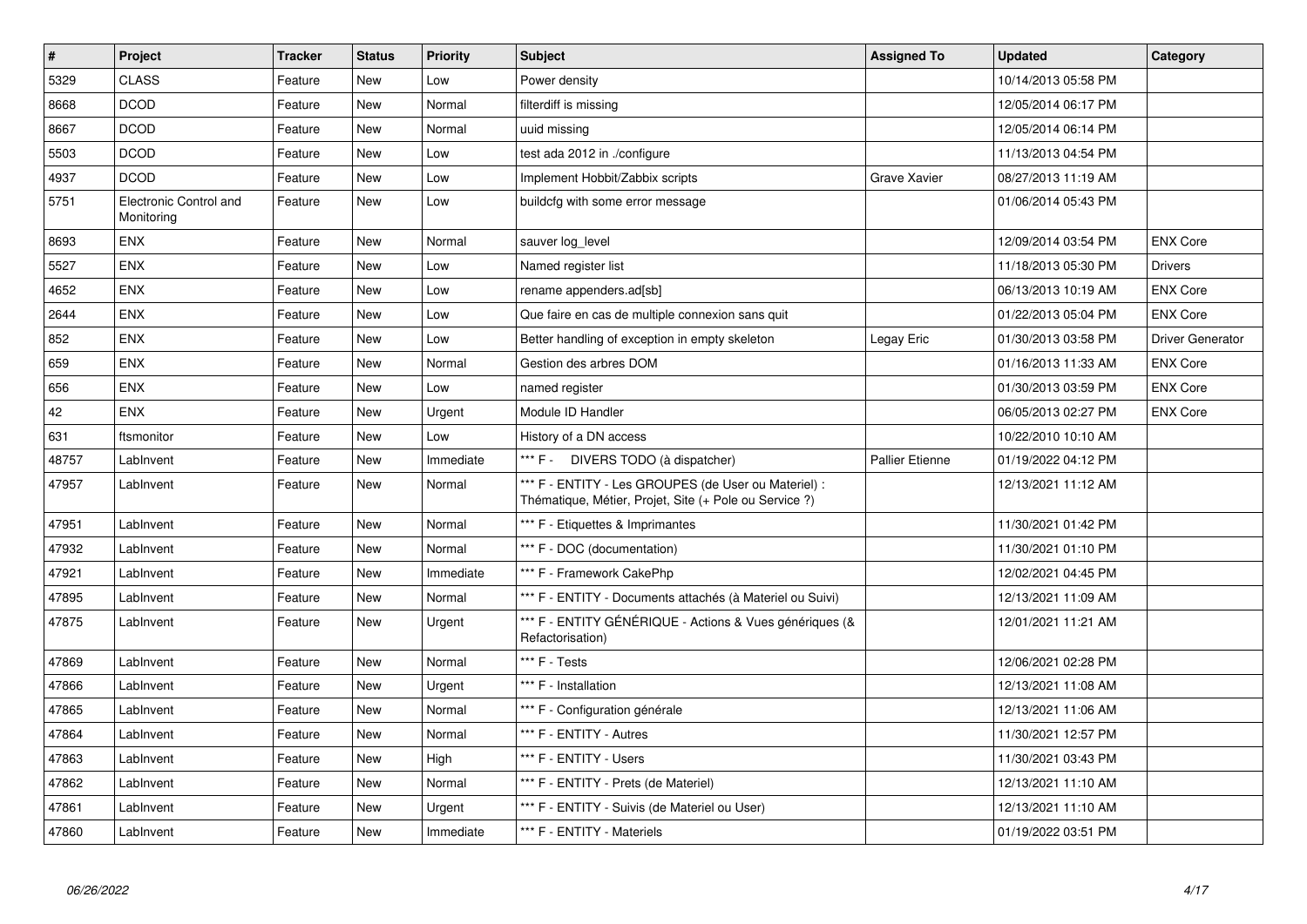| $\pmb{\#}$ | Project   | <b>Tracker</b> | <b>Status</b> | <b>Priority</b> | Subject                                                                                                | <b>Assigned To</b> | <b>Updated</b>      | Category                      |
|------------|-----------|----------------|---------------|-----------------|--------------------------------------------------------------------------------------------------------|--------------------|---------------------|-------------------------------|
| 41294      | Lavoisier | Feature        | <b>New</b>    | High            | add support for attribute @null in namespace<br>http://software.in2p3.fr/lavoisier/tables.xsd          | Reynaud Sylvain    | 09/25/2020 03:38 PM | Engine                        |
| 37910      | Lavoisier | Feature        | New           | High            | do not log AdaptorException when they are already sent to<br>the user                                  |                    | 07/25/2019 09:41 AM |                               |
| 37461      | Lavoisier | Feature        | <b>New</b>    | Normal          | add support for jdk 11                                                                                 |                    | 04/25/2019 01:53 PM |                               |
| 34801      | Lavoisier | Feature        | <b>New</b>    | Normal          | add support for attribute @if in element view/variable                                                 |                    | 07/31/2018 12:57 PM |                               |
| 33350      | Lavoisier | Feature        | <b>New</b>    | Low             | add a XPath function multireplace()                                                                    |                    | 05/31/2018 03:49 PM | Engine                        |
| 32928      | Lavoisier | Feature        | New           | Normal          | support enumeration in route properties                                                                |                    | 05/18/2018 02:23 PM | Service                       |
| 30741      | Lavoisier | Feature        | New           | Low             | add research button on web site                                                                        |                    | 04/04/2018 10:53 AM | Doc                           |
| 30735      | Lavoisier | Feature        | <b>New</b>    | Low             | write documentation about the admin web console                                                        |                    | 04/04/2018 10:52 AM | Doc                           |
| 27576      | Lavoisier | Feature        | New           | Normal          | add a parameter "priority" on WhenCreatedTrigger                                                       |                    | 02/02/2018 03:18 PM | Engine                        |
| 27570      | Lavoisier | Feature        | New           | Normal          | Notified Trigger should bypass attribute @ignore-during                                                |                    | 02/02/2018 03:05 PM | Engine                        |
| 26907      | Lavoisier | Feature        | New           | Normal          | implement XPath function format-number()                                                               |                    | 01/10/2018 03:18 PM | <b>XML Template</b><br>Engine |
| 11915      | Lavoisier | Feature        | <b>New</b>    | Normal          | change the parameters of plugin ChartRenderer                                                          |                    | 02/05/2016 12:25 PM | Adaptors                      |
| 11484      | Lavoisier | Feature        | New           | Low             | improve command "lavoisier-upgrade.sh"                                                                 |                    | 04/10/2018 11:06 AM |                               |
| 10315      | Lavoisier | Feature        | New           | Normal          | Index size of IndexedFileCache plugin is limited by the max<br>number of inodes                        |                    | 07/07/2015 10:12 AM | Adaptors                      |
| 9799       | Lavoisier | Feature        | <b>New</b>    | Normal          | esxl function missing : add-duration                                                                   |                    | 04/30/2015 11:00 AM |                               |
| 9778       | Lavoisier | Feature        | New           | Normal          | support cookies in HTTPConnector                                                                       |                    | 04/28/2015 01:39 PM | Adaptors                      |
| 9704       | Lavoisier | Feature        | New           | Normal          | add option --override to lavoisier-upgrade.sh                                                          |                    | 04/15/2015 10:07 AM |                               |
| 9624       | Lavoisier | Feature        | New           | Normal          | when cache is empty and being built, user queries should be<br>waiting for it rather than failing      |                    | 04/01/2015 06:30 PM | Engine                        |
| 9622       | Lavoisier | Feature        | New           | Normal          | add links to fallback views into view "dependencies"                                                   |                    | 04/01/2015 06:19 PM | Console                       |
| 9607       | Lavoisier | Feature        | New           | Normal          | Add SAML 2.0 support in Lavoisier                                                                      |                    | 04/01/2015 11:32 AM | Adaptors                      |
| 9606       | Lavoisier | Feature        | <b>New</b>    | High            | add attribute @encoding to element <connector></connector>                                             |                    | 03/31/2015 06:29 PM | Engine                        |
| 9564       | Lavoisier | Feature        | New           | Normal          | reorganize <pre-renderer> section</pre-renderer>                                                       |                    | 03/30/2015 10:37 AM | Engine                        |
| 9563       | Lavoisier | Feature        | New           | Normal          | support <elements-ignore> into <element-create-as-parent></element-create-as-parent></elements-ignore> |                    | 03/30/2015 10:30 AM | <b>XML Template</b><br>Engine |
| 9562       | Lavoisier | Feature        | <b>New</b>    | Normal          | re-implement <pre-renderers> in streaming mode</pre-renderers>                                         |                    | 03/30/2015 10:32 AM | Engine                        |
| 9560       | Lavoisier | Feature        | New           | Normal          | SurroundSerializer should ignore header lines (starting with<br>$\langle$ ?)                           |                    | 03/30/2015 10:17 AM | Adaptors                      |
| 9559       | Lavoisier | Feature        | New           | Normal          | develop a TextRenderer plugin                                                                          |                    | 03/30/2015 10:15 AM | Adaptors                      |
| 9496       | Lavoisier | Feature        | New           | High            | upgrade to more recent version of JSW                                                                  |                    | 03/18/2015 06:34 PM | <b>Build</b>                  |
| 9467       | Lavoisier | Feature        | New           | Normal          | improve flexibility of JSONRenderer                                                                    |                    | 03/16/2015 01:54 PM | Adaptors                      |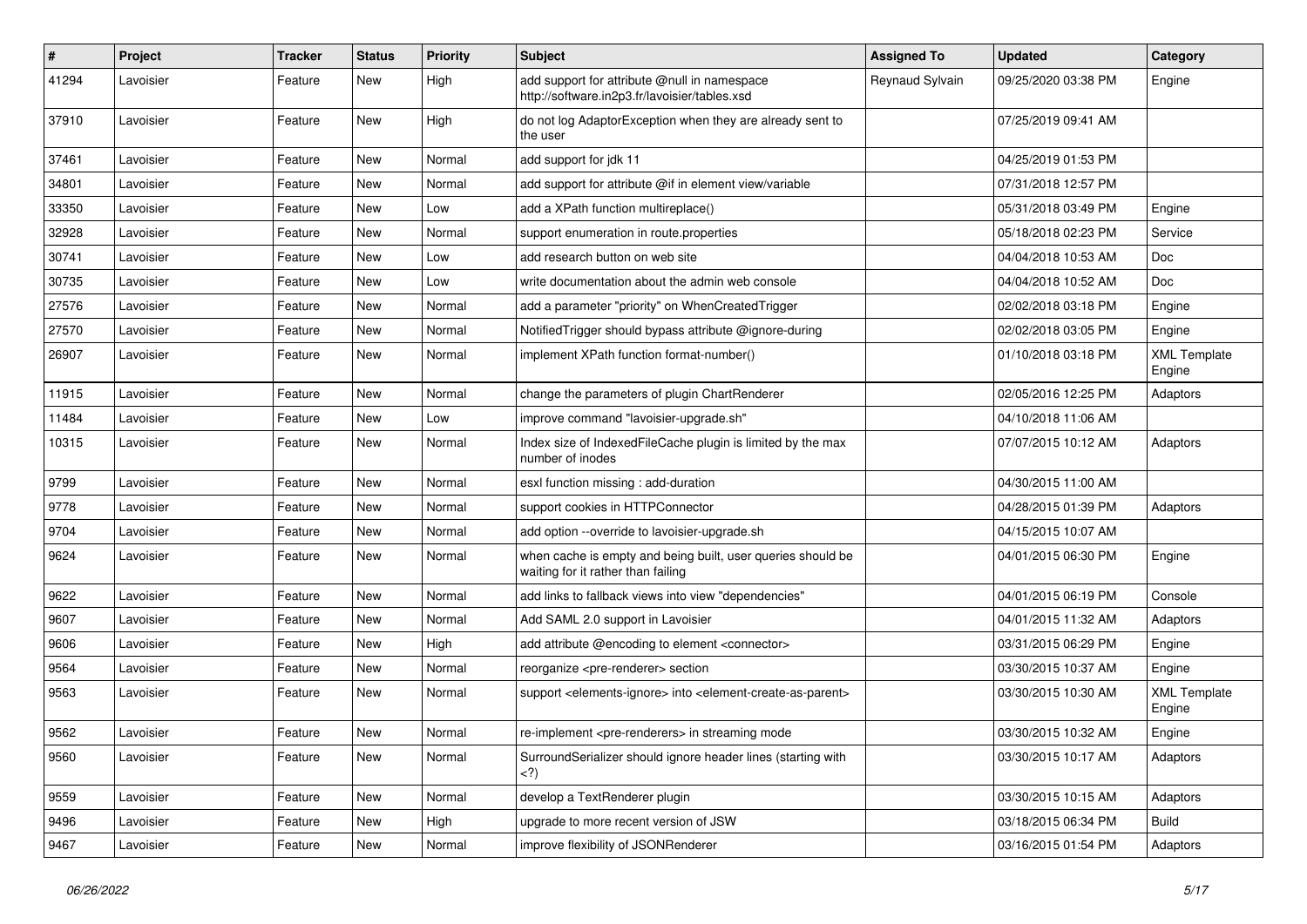| #    | Project   | <b>Tracker</b> | <b>Status</b> | Priority | Subject                                                                    | <b>Assigned To</b> | <b>Updated</b>      | Category                       |
|------|-----------|----------------|---------------|----------|----------------------------------------------------------------------------|--------------------|---------------------|--------------------------------|
| 9086 | Lavoisier | Feature        | <b>New</b>    | High     | enable refreshing all notifiable caches with one single click              |                    | 02/09/2015 12:37 PM | Console                        |
| 8817 | Lavoisier | Feature        | New           | Normal   | develop a XML template optimizer                                           |                    | 12/19/2014 05:10 PM | <b>XML Template</b><br>Engine  |
| 8405 | Lavoisier | Feature        | New           | Normal   | implement XPath function choose_not_null(arg1, arg2)                       |                    | 10/30/2014 02:21 PM | Engine                         |
| 8404 | Lavoisier | Feature        | New           | Normal   | support parameters in <pre-renderers></pre-renderers>                      |                    | 10/30/2014 11:03 AM | Engine                         |
| 8261 | Lavoisier | Feature        | New           | Normal   | support attribute @out-xpath on <element></element>                        |                    | 10/17/2014 07:15 PM | <b>XML Template</b><br>Engine  |
| 8260 | Lavoisier | Feature        | New           | Normal   | develop plugin ElementProcessor                                            |                    | 10/17/2014 07:10 PM | Adaptors                       |
| 8259 | Lavoisier | Feature        | New           | Normal   | support parameter "renderer" in ZipRenderer and<br>GZipRenderer            |                    | 10/17/2014 07:08 PM | Adaptors                       |
| 8258 | Lavoisier | Feature        | New           | Normal   | add attribute @default to <renderers></renderers>                          |                    | 10/17/2014 07:07 PM | Engine                         |
| 8241 | Lavoisier | Feature        | New           | Normal   | improve dropdown list of view "form"                                       |                    | 10/15/2014 06:05 PM | Engine                         |
| 8240 | Lavoisier | Feature        | New           | Normal   | LDAPConnector/LDIFSerializer should generate data in<br><b>DSML</b> format |                    | 10/15/2014 06:02 PM | Adaptors                       |
| 8172 | Lavoisier | Feature        | New           | Normal   | support XPath function append()                                            |                    | 10/06/2014 10:43 AM | <b>XML Template</b><br>Engine  |
| 8132 | Lavoisier | Feature        | New           | Normal   | support attribute @first-child-attributes in <element></element>           |                    | 09/30/2014 04:28 PM |                                |
| 7811 | Lavoisier | Feature        | New           | Normal   | support server-side argument validation with XPath                         |                    | 07/30/2014 05:05 PM |                                |
| 7649 | Lavoisier | Feature        | New           | Normal   | develop a XMLTemplateProcessor plugin                                      |                    | 07/04/2014 05:52 PM | Adaptors                       |
| 7619 | Lavoisier | Feature        | New           | Normal   | replace @INCLUDES with #include in properties files                        |                    | 07/04/2014 11:17 AM | Engine                         |
| 7464 | Lavoisier | Feature        | New           | Normal   | replace XSL with HTML template in web console                              |                    | 06/17/2014 04:55 PM | Console                        |
| 7463 | Lavoisier | Feature        | New           | Normal   | add attribute tpl:url.                                                     |                    | 06/17/2014 04:54 PM | <b>HTML Template</b><br>Engine |
| 7461 | Lavoisier | Feature        | New           | High     | add XPath function url()                                                   |                    | 02/17/2015 01:04 PM | Engine                         |
| 7460 | Lavoisier | Feature        | New           | High     | support HTTP proxy                                                         |                    | 02/17/2015 01:04 PM |                                |
| 7325 | Lavoisier | Feature        | New           | Normal   | support filtering dependencies graph by categories                         |                    | 06/04/2014 05:14 PM | Console                        |
| 6864 | Lavoisier | Feature        | New           | Low      | support IP v6 in adaptor IPAddressAuthenticator                            | Schwarz Lionel     | 04/15/2014 02:11 PM | Adaptors                       |
| 6687 | Lavoisier | Feature        | New           | Low      | develop a CronTrigger                                                      |                    | 03/27/2014 04:36 PM | Adaptors                       |
| 6360 | Lavoisier | Feature        | New           | Low      | develop a EntriesProcessor (or a EntriesRenderer)                          |                    | 03/05/2014 03:22 PM | Adaptors                       |
| 6353 | Lavoisier | Feature        | <b>New</b>    | Low      | support new parameter type "Language"                                      |                    | 03/24/2014 10:40 AM | Engine                         |
| 6325 | Lavoisier | Feature        | New           | Low      | enable limiting the maximum output size                                    |                    | 03/24/2014 10:40 AM | Engine                         |
| 6303 | Lavoisier | Feature        | New           | Low      | support attributes @package and @id on <config></config>                   |                    | 03/24/2014 10:31 AM | Engine                         |
| 6260 | Lavoisier | Feature        | New           | Low      | support introspection of view-template                                     |                    | 03/24/2014 10:40 AM | Engine                         |
| 5558 | Lavoisier | Feature        | New           | Low      | add XPath function build_xpath()                                           |                    | 11/29/2013 09:58 AM | Engine                         |
| 5442 | Lavoisier | Feature        | New           | Low      | create a view 'stoppoint'                                                  | Lequeux Olivier    | 10/29/2013 05:02 PM | Console                        |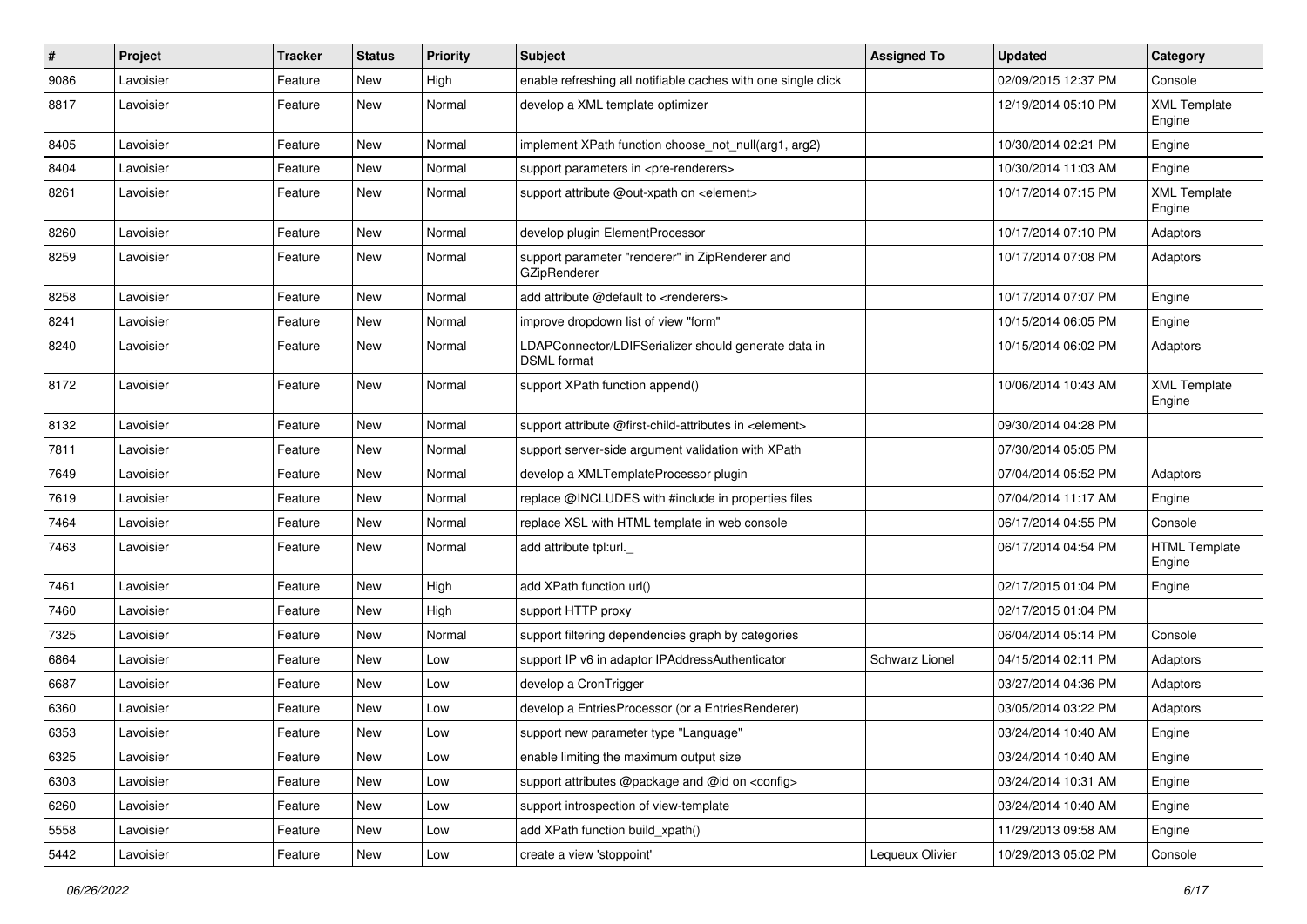| $\pmb{\#}$ | <b>Project</b>          | Tracker | <b>Status</b> | <b>Priority</b> | <b>Subject</b>                                                                            | <b>Assigned To</b>   | <b>Updated</b>      | Category       |
|------------|-------------------------|---------|---------------|-----------------|-------------------------------------------------------------------------------------------|----------------------|---------------------|----------------|
| 5090       | Lavoisier               | Feature | New           | Low             | add new adaptor type : <writer></writer>                                                  |                      | 03/24/2014 10:26 AM | Engine         |
| 5009       | Lavoisier               | Feature | <b>New</b>    | Low             | <b>ICalRenderer</b>                                                                       |                      | 01/21/2014 06:02 PM | Adaptors       |
| 5008       | Lavoisier               | Feature | New           | Low             | <b>ICalSerializer</b>                                                                     |                      | 01/21/2014 06:01 PM | Adaptors       |
| 4934       | Lavoisier               | Feature | <b>New</b>    | Low             | implement some additional cache adaptors                                                  |                      | 02/07/2014 04:59 PM | Adaptors       |
| 4906       | Lavoisier               | Feature | New           | Low             | XPath2SQLTemplate : add support for SQL functions                                         |                      | 03/24/2014 10:26 AM | Adaptors       |
| 4905       | Lavoisier               | Feature | New           | Low             | XPath2SQLTemplate: add support for XPath functions                                        |                      | 03/24/2014 10:26 AM | Adaptors       |
| 4904       | Lavoisier               | Feature | <b>New</b>    | Low             | XPath2SQLTemplate : add support for ORDER BY                                              |                      | 03/24/2014 10:26 AM | Adaptors       |
| 4871       | Lavoisier               | Feature | New           | Low             | ExcelSerializer                                                                           |                      | 03/24/2014 10:26 AM | Adaptors       |
| 4870       | Lavoisier               | Feature | New           | Low             | BinarySerializer                                                                          |                      | 03/24/2014 10:26 AM | Adaptors       |
| 4867       | Lavoisier               | Feature | New           | Low             | ScalaProcessor                                                                            |                      | 03/24/2014 10:26 AM | Adaptors       |
| 4866       | Lavoisier               | Feature | New           | Low             | <b>XQueryConnector</b>                                                                    |                      | 03/24/2014 10:26 AM | Adaptors       |
| 4865       | Lavoisier               | Feature | New           | Low             | support remote connection in JMXConnector                                                 |                      | 03/24/2014 10:26 AM | Adaptors       |
| 4863       | Lavoisier               | Feature | New           | Low             | YAMLRenderer                                                                              |                      | 03/24/2014 10:26 AM | Adaptors       |
| 8369       | LC2                     | Feature | New           | Normal          | Standardize by relying on GNU getopt instead of proprietary<br>cmdline                    | Lafage Vincent       | 10/27/2014 07:06 PM |                |
| 8099       | LC <sub>2</sub>         | Feature | New           | High            | Add business rule forbidding empty CRT-DSP configuration<br>(at least 1 manu per CRT DSP) | Lafage Vincent       | 10/27/2014 07:00 PM |                |
| 2118       | LC <sub>2</sub>         | Feature | New           | Low             | Prepare the Command Line Interface of validator to parse<br>rdRam                         | Lafage Vincent       | 10/20/2011 04:20 PM |                |
| 2112       | LC <sub>2</sub>         | Feature | New           | Low             | Rorc lib                                                                                  |                      | 04/08/2013 06:11 PM |                |
| 2076       | LC2                     | Feature | New           | Low             | Finer grained report for boot Crocus script                                               |                      | 10/11/2011 02:18 PM |                |
| 31881      | Narval Standalone       | Feature | New           | Normal          | Logs de l'instance                                                                        | Théo Le Guen         | 04/24/2018 03:59 PM |                |
| 35045      | operations-portal-users | Feature | <b>New</b>    | Normal          | Tasks for the release                                                                     |                      | 09/20/2018 10:48 AM | <b>Others</b>  |
| 35044      | operations-portal-users | Feature | New           | Normal          | New ROD dashboard                                                                         |                      | 09/20/2018 10:42 AM | Dashboard      |
| 923        | Oval                    | Feature | <b>New</b>    | Normal          | oval reset                                                                                | <b>Chamont David</b> | 09/20/2010 05:16 PM | Other          |
| 597        | Oval                    | Feature | New           | Normal          | YAML comme langage de configuration ?                                                     |                      | 05/11/2010 01:36 PM |                |
| 174        | Oval                    | Feature | New           | High            | oval run -o                                                                               | <b>Chamont David</b> | 10/02/2009 02:47 PM | Run command    |
| 37         | Oval                    | Feature | <b>New</b>    | Low             | Automatically select the shell flavor                                                     | <b>Chamont David</b> | 02/16/2009 07:44 PM | Implementation |
| 36         | Oval                    | Feature | New           | Low             | Extend tasks with begin/end directory commands                                            | Chamont David        | 02/16/2009 07:42 PM | Other          |
| 35         | Oval                    | Feature | New           | Normal          | Give less importance to the build step                                                    | Chamont David        | 02/16/2009 07:41 PM | Documentation  |
| 34         | Oval                    | Feature | New           | Normal          | Extend input/output control                                                               | Chamont David        | 02/16/2009 07:27 PM | Implementation |
| 33         | Oval                    | Feature | New           | Normal          | Support for gzipped ref files                                                             | Chamont David        | 02/16/2009 07:23 PM | Diff command   |
| 31         | Oval                    | Feature | New           | Normal          | Apply a command to a subdirectory subset?                                                 | Chamont David        | 02/16/2009 07:14 PM | Run command    |
| 30         | Oval                    | Feature | New           | High            | Use environments as targets to the step commands                                          | Chamont David        | 02/16/2009 07:12 PM | Run command    |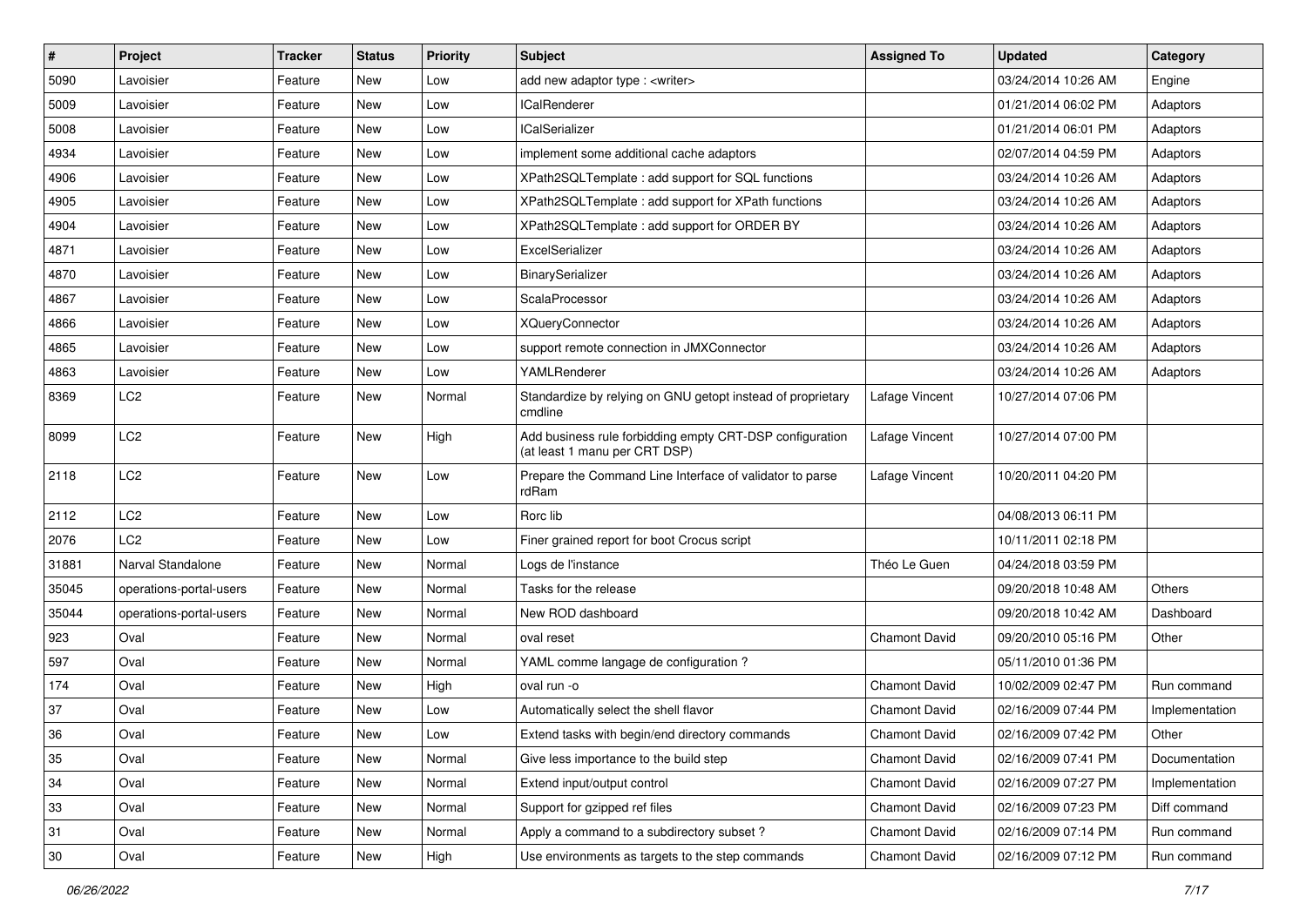| $\vert$ # | Project    | <b>Tracker</b> | <b>Status</b> | <b>Priority</b> | <b>Subject</b>                                                                                                                      | <b>Assigned To</b>   | <b>Updated</b>      | Category |
|-----------|------------|----------------|---------------|-----------------|-------------------------------------------------------------------------------------------------------------------------------------|----------------------|---------------------|----------|
| 29        | Oval       | Feature        | New           | Low             | The build tool should handle directories?                                                                                           | <b>Chamont David</b> | 02/16/2009 07:06 PM | Other    |
| 12976     | <b>PEM</b> | Feature        | <b>New</b>    | Low             | pem-sync co_pem                                                                                                                     |                      | 03/24/2016 05:00 PM |          |
| 12975     | PEM        | Feature        | New           | Normal          | pem-sync co_pem                                                                                                                     |                      | 03/24/2016 04:54 PM |          |
| 12974     | <b>PEM</b> | Feature        | New           | Normal          | pem-sync cp_pem                                                                                                                     |                      | 03/24/2016 04:52 PM |          |
| 12961     | PEM        | Feature        | New           | Normal          | <b>PEM</b> version                                                                                                                  |                      | 03/24/2016 09:03 AM |          |
| 10273     | PEM        | Feature        | New           | Normal          | Easier configuration process                                                                                                        |                      | 07/01/2015 11:11 AM |          |
| 9534      | Pipelet    | Feature        | New           | Normal          | logging of stdout and stderr                                                                                                        |                      | 03/25/2015 02:31 PM |          |
| 8262      | Pipelet    | Feature        | New           | Normal          | LocalRepository: recursive search of segment source script                                                                          |                      | 10/19/2014 05:13 PM |          |
| 3992      | Pipelet    | Feature        | New           | Low             | directory in data with specific color                                                                                               |                      | 02/20/2013 05:19 PM |          |
| 748       | Pipelet    | Feature        | New           | Low             | Git and CVS repositories                                                                                                            | Le Jeune Maude       | 03/11/2011 11:41 AM |          |
| 45485     | PyROS      | Feature        | New           | High            | **** D0 - GENERAL, ADMINISTRATIVE & TECHNICAL                                                                                       |                      | 03/16/2022 04:53 PM |          |
| 45484     | PyROS      | Feature        | New           | Normal          | **** D5 - Images management (L1-L2)                                                                                                 |                      | 02/02/2022 02:36 PM |          |
| 45483     | PyROS      | Feature        | New           | High            | **** D4 - Images production (L0)                                                                                                    |                      | 03/16/2022 07:28 AM |          |
| 45482     | PyROS      | Feature        | New           | High            | **** D3 - Sequences submission & plannig                                                                                            |                      | 02/22/2022 03:01 PM |          |
| 45481     | PyROS      | Feature        | New           | Normal          | **** D2 - Users & Programs                                                                                                          |                      | 03/29/2022 09:17 AM |          |
| 45480     | PyROS      | Feature        | New           | High            | **** D1 - System Security & Control                                                                                                 |                      | 05/24/2022 02:55 PM |          |
| 44721     | PyROS      | Feature        | New           | Normal          | *** GF4 - QUAL - Quality & Tests - High level tests<br>(integration & functional), plan tests, validation des exigences<br>(qualif) |                      | 03/16/2022 04:55 PM |          |
| 44661     | PyROS      | Feature        | New           | Normal          | *** SF13 - IAF - Images Fetching (quicklook & download)                                                                             |                      | 03/15/2022 04:49 PM |          |
| 44659     | PyROS      | Feature        | New           | Normal          | *** GF3 - INFRA - Hardware, Operating System, Network,<br>Security & Safety                                                         |                      | 03/16/2022 04:51 PM |          |
| 44658     | PyROS      | Feature        | New           | High            | *** SF15 - SST - START&STOP - System Startup (launch),<br>monitoring, and Shutdown                                                  |                      | 05/24/2022 02:55 PM |          |
| 44584     | PyROS      | Feature        | New           | Normal          | *** SF10 - CAL - Calibration (Dark/Bias/Flat)                                                                                       |                      | 03/15/2022 04:48 PM |          |
| 44514     | PyROS      | Feature        | New           | Normal          | *** SF11 - IPC - Images Processing (Grenouille)                                                                                     | Klotz Alain          | 03/15/2022 04:44 PM |          |
| 44172     | PyROS      | Feature        | New           | High            | *** SF14 - OCF - Observatory Unit & Site Configuration                                                                              |                      | 01/29/2022 01:24 AM |          |
| 44165     | PyROS      | Feature        | New           | Normal          | *** SF16 - DSH - General monitoring : Dashboard (website)                                                                           |                      | 03/15/2022 11:26 PM |          |
| 44164     | PyROS      | Feature        | New           | Normal          | *** SF12 - IAN - Images Analysis (Triton)                                                                                           |                      | 03/15/2022 04:48 PM |          |
| 44163     | PyROS      | Feature        | New           | Normal          | *** SF09 - CMC - Command Control - Telescope &<br>Instruments Control & Monitoring (DeviceController,<br>AgentDevice)               |                      | 03/16/2022 07:28 AM |          |
| 44162     | PyROS      | Feature        | New           | High            | *** SF08 - EXE (SOX) - Observation Sequence (SO)<br>eXecution                                                                       |                      | 03/15/2022 04:46 PM |          |
| 44161     | PyROS      | Feature        | New           | High            | *** SF04 - SPV - System Coordination & Supervision :<br>Majordome (Conducting) (head)                                               |                      | 03/15/2022 04:45 PM |          |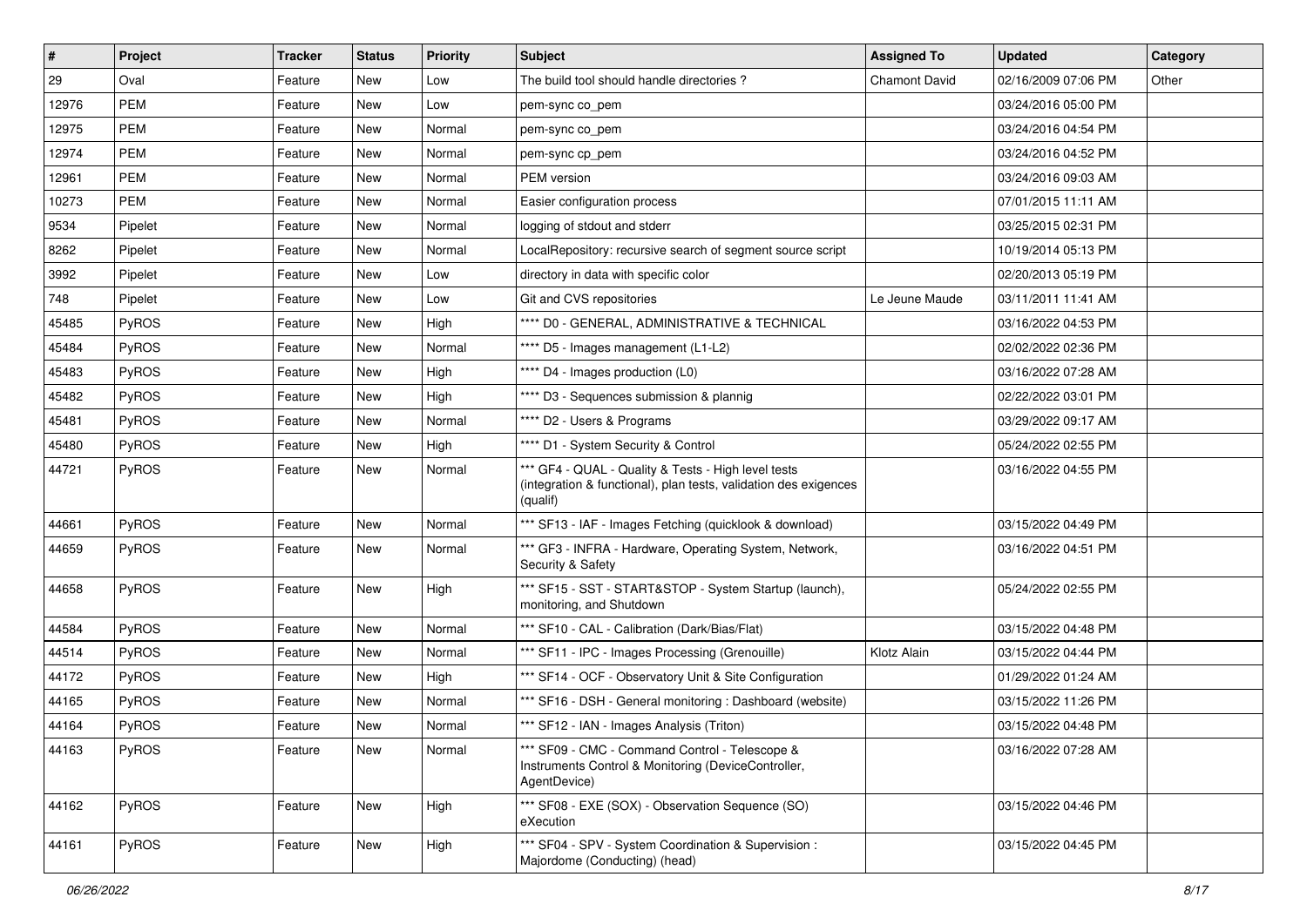| $\sharp$ | Project                 | <b>Tracker</b> | <b>Status</b> | <b>Priority</b> | <b>Subject</b>                                                                                                                           | <b>Assigned To</b>  | <b>Updated</b>      | Category   |
|----------|-------------------------|----------------|---------------|-----------------|------------------------------------------------------------------------------------------------------------------------------------------|---------------------|---------------------|------------|
| 44160    | PyROS                   | Feature        | New           | Normal          | *** SF07 - PLN - Observation Sequences Planning &<br>Scheduling                                                                          |                     | 03/15/2022 04:46 PM |            |
| 44159    | PyROS                   | Feature        | New           | Normal          | *** SF03 - ENV - Environment Monitoring (int/ext, observatory<br>& weather)                                                              |                     | 05/05/2022 09:54 AM |            |
| 44158    | PyROS                   | Feature        | New           | Normal          | *** SF06 - ALR - Alerts Management                                                                                                       |                     | 03/15/2022 04:46 PM |            |
| 44153    | PyROS                   | Feature        | New           | Normal          | *** SF05 - SEQ - Observation Sequences Management                                                                                        | Koralewski Alexis   | 02/23/2022 10:45 AM |            |
| 44151    | PyROS                   | Feature        | New           | High            | *** GF1 - PROJ - Project management, documentation,<br>formation des utilisateurs, interfaces, plan de justification de<br>la définition |                     | 01/31/2022 11:32 AM |            |
| 44148    | PyROS                   | Feature        | New           | High            | *** GF2 - INST - Config, Install, udpate, deploy (IRAP, CNES,<br>TAROT)                                                                  |                     | 03/16/2022 07:27 AM |            |
| 187      | RIsngCons               | Feature        | New           | Low             | Abort limit/delete/ack                                                                                                                   | <b>Puel Mattieu</b> | 10/07/2009 01:08 PM |            |
| 186      | RIsngCons               | Feature        | New           | Normal          | Flood limit                                                                                                                              | <b>Puel Mattieu</b> | 10/07/2009 01:07 PM |            |
| 93       | RIsngCons               | Feature        | New           | Low             | Touche pour forcer le renouvellement de cache                                                                                            |                     | 03/31/2009 10:16 AM |            |
| 87       | RIsngCons               | Feature        | New           | Low             | Limiter la taille du cache                                                                                                               |                     | 03/30/2009 03:32 PM |            |
| 86       | RIsngCons               | Feature        | New           | Low             | Tris dynamiques                                                                                                                          |                     | 03/30/2009 03:31 PM |            |
| 202      | Smurf                   | Feature        | New           | Low             | Smurf::DB::Getopt add fping to smelect                                                                                                   |                     | 10/21/2009 04:46 PM |            |
| 959      | SphereLib               | Feature        | New           | Low             | intégrer ginp                                                                                                                            |                     | 10/06/2010 11:30 AM |            |
| 890      | SphereLib               | Feature        | New           | Low             | spline with order != 3                                                                                                                   |                     | 09/06/2010 03:08 PM |            |
| 755      | SphereLib               | Feature        | New           | Normal          | Parallélisation de cat2mask                                                                                                              |                     | 06/14/2010 04:34 PM |            |
| 754      | SphereLib               | Feature        | New           | Normal          | Parallélisation de la routine apodize_mask                                                                                               |                     | 06/14/2010 04:33 PM |            |
| 7486     | <b>Topology Manager</b> | Feature        | New           | Normal          | Modification of information                                                                                                              |                     | 06/19/2014 02:41 PM | <b>GUI</b> |
| 7483     | <b>Topology Manager</b> | Feature        | New           | Normal          | Protect modification                                                                                                                     |                     | 06/19/2014 02:27 PM | GUI        |
| 7037     | <b>Topology Manager</b> | Feature        | New           | Normal          | Configuration file for TM                                                                                                                |                     | 04/30/2014 03:11 PM |            |
| 7036     | <b>Topology Manager</b> | Feature        | New           | Normal          | Adding window to choose experiment                                                                                                       | Legay Eric          | 04/30/2014 03:12 PM | <b>GUI</b> |
| 5757     | <b>Topology Manager</b> | Feature        | New           | Low             | Topology manager- error detection in mezzanine                                                                                           |                     | 01/07/2014 01:29 PM |            |
| 5729     | <b>Topology Manager</b> | Feature        | New           | Low             | Title in firefox                                                                                                                         |                     | 01/03/2014 06:58 PM |            |
| 5726     | <b>Topology Manager</b> | Feature        | New           | Normal          | Display                                                                                                                                  |                     | 01/06/2014 09:21 AM |            |
| 5719     | <b>Topology Manager</b> | Feature        | New           | Low             | Launching server easily                                                                                                                  | Dosme Nicolas       | 01/09/2014 03:53 PM | Core TM    |
| 37409    | TReqS                   | Feature        | New           | Normal          | Statistiques sur les queues dans les logs                                                                                                |                     | 04/11/2019 01:40 PM |            |
| 520      | TReqS                   | Feature        | New           | Normal          | Communication entre Serveur et Client sans Base de<br>données                                                                            |                     | 03/24/2015 04:37 PM |            |
| 517      | TReqS                   | Feature        | New           | Normal          | Outils d'administation pour Treqs                                                                                                        |                     | 03/24/2015 04:29 PM |            |
| 516      | TReqS                   | Feature        | New           | Normal          | Désactiver des queues                                                                                                                    |                     | 03/24/2015 04:24 PM |            |
| 500      | TReqS                   | Feature        | New           | Low             | Injecter les information d'opération vers COLLOS                                                                                         |                     | 03/24/2015 04:29 PM |            |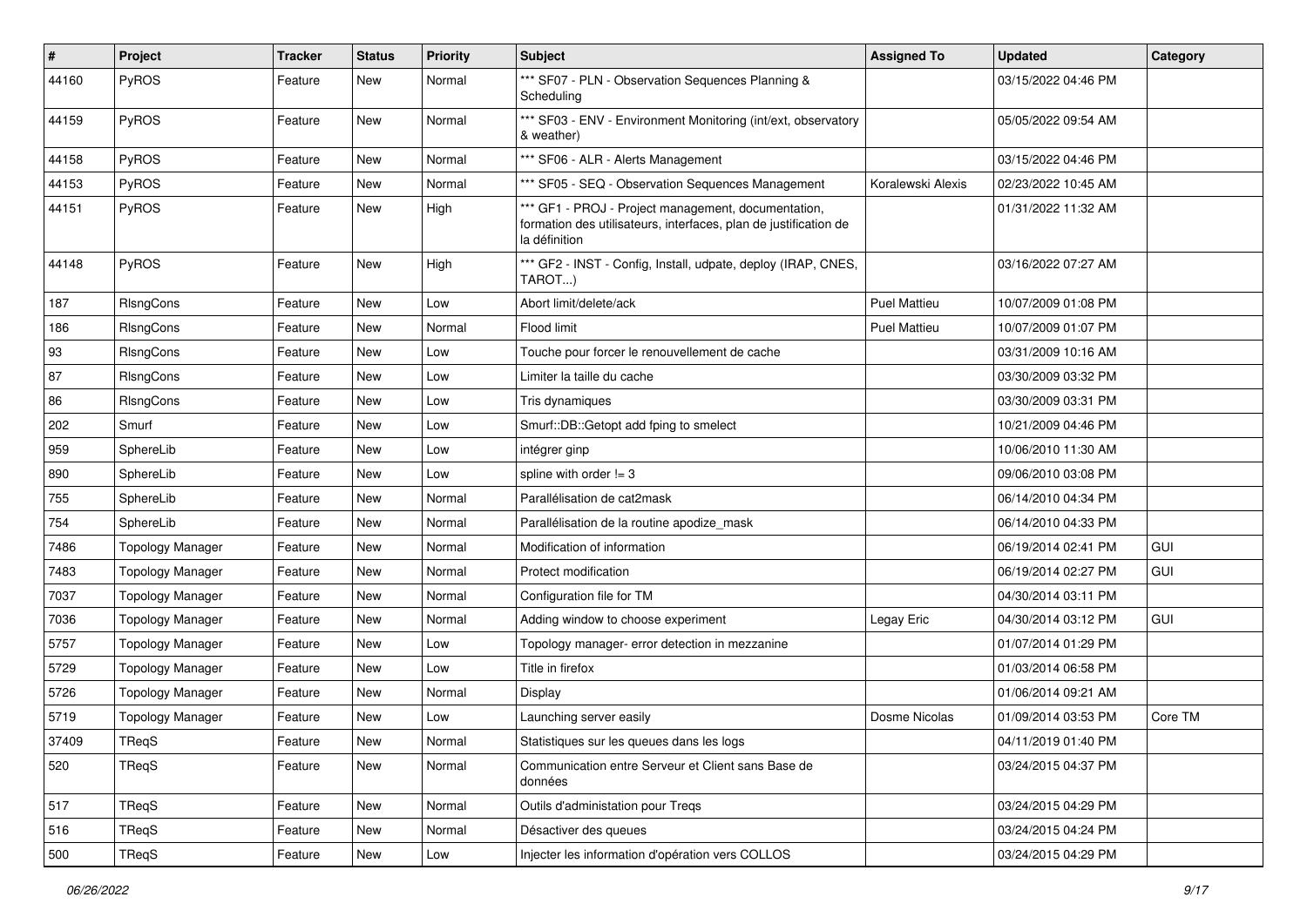| $\pmb{\#}$ | Project                              | <b>Tracker</b> | <b>Status</b> | <b>Priority</b> | <b>Subject</b>                                                     | <b>Assigned To</b> | <b>Updated</b>      | Category                |
|------------|--------------------------------------|----------------|---------------|-----------------|--------------------------------------------------------------------|--------------------|---------------------|-------------------------|
| 425        | TReqS                                | Feature        | New           | Low             | Durée de vie des métadata                                          |                    | 03/24/2015 04:30 PM |                         |
| 423        | TReqS                                | Feature        | <b>New</b>    | High            | Écrire une toolbox pour administration                             |                    | 03/24/2015 04:40 PM |                         |
| 388        | TReqS                                | Feature        | New           | High            | Possibilités d'interactions avec le serveur TReqS                  |                    | 03/24/2015 04:06 PM |                         |
| 5838       | <b>AGATA DAQ</b>                     | Support        | New           | Normal          | /agatadisks                                                        | Aubert Yann        | 01/17/2014 06:07 PM |                         |
| 5739       | <b>AGATA DAQ</b>                     | Support        | New           | Low             | visu1 out                                                          |                    | 01/04/2014 01:46 PM |                         |
| 5684       | <b>AGATA DAQ</b>                     | Support        | New           | High            | Hard drive of anode                                                | Aubert Yann        | 01/06/2014 09:24 AM |                         |
| 16628      | CC-IN2P3                             | Support        | New           | Normal          | Sèche cheveux dans le vestiaire                                    |                    | 01/12/2017 02:37 PM |                         |
| 10065      | <b>CLASS</b>                         | Support        | New           | Normal          | Multi-Threading in CLASS                                           |                    | 06/05/2015 11:30 AM |                         |
| 5572       | ENX                                  | Support        | New           | Low             | Cleaning autorconf                                                 | Legay Eric         | 11/25/2013 03:23 PM | <b>Driver Generator</b> |
| 5431       | ENX                                  | Support        | New           | Low             | Cleaning compilation chain                                         | Legay Eric         | 10/29/2013 10:18 AM | <b>ENX Core</b>         |
| 660        | <b>ENX</b>                           | Support        | New           | High            | Documentation                                                      | Legay Eric         | 05/27/2010 10:55 AM | Documentation           |
| 36236      | IN2P3-Forge                          | Support        | New           | High            | Synchronisation demandée pour un serveur Mercurial                 |                    | 04/13/2021 09:07 AM |                         |
| 35994      | IN2P3-Forge                          | Support        | New           | Normal          | Synchronisation demandée pour un serveur Mercurial                 |                    | 01/11/2019 03:10 PM |                         |
| 9491       | JEM-EUSO                             | Support        | New           | Normal          | I need to access also to AWG Euso balloon documents                |                    | 03/18/2015 03:36 PM |                         |
| 5051       | Lavoisier                            | Support        | New           | Normal          | Explain cache trigger workflow                                     | Lequeux Olivier    | 09/13/2013 10:36 AM | Doc                     |
| 2109       | LPC Service Informatique             | Support        | New           | Low             | imprimantes                                                        | Jammes Fabrice     | 10/19/2011 10:12 AM |                         |
| 7041       | <b>Topology Manager</b>              | Support        | New           | Normal          | Sub repositories                                                   |                    | 04/30/2014 03:52 PM |                         |
| 11522      | <b>CLASS</b>                         | <b>Task</b>    | New           | Normal          | Separate the separation plant from the fabrication plant           |                    | 12/16/2015 10:22 AM |                         |
| 4932       | <b>DCOD</b>                          | Task           | New           | Low             | DCOD testing                                                       | Grave Xavier       | 08/26/2013 03:35 PM |                         |
| 5688       | Electronic Control and<br>Monitoring | Task           | <b>New</b>    | Low             | Mercurialiser configuration files                                  | Legay Eric         | 12/19/2013 09:59 AM |                         |
| 3851       | <b>ENX</b>                           | Task           | New           | Low             | [named register] Tagging new print                                 |                    | 01/22/2013 05:04 PM | <b>ENX Core</b>         |
| 3833       | ENX                                  | Task           | New           | Low             | [named register] Modifying MD and MM command type                  |                    | 01/17/2013 06:06 PM | <b>ENX Core</b>         |
| 3832       | <b>ENX</b>                           | Task           | New           | Low             | [named register] New control                                       |                    | 01/17/2013 06:04 PM | <b>ENX Core</b>         |
| 5547       | G4IDS                                | Task           | New           | Normal          | [Three Body Decay]                                                 | Sotty Christophe   | 11/22/2013 01:47 PM |                         |
| 5538       | G4IDS                                | Task           | New           | Normal          | [Config 2009-2012] MiniBall Efficiency                             | Sotty Christophe   | 11/20/2013 02:35 PM |                         |
| 5537       | G4IDS                                | Task           | New           | Low             | [Config 2009-2012] Estimated position of the implantation<br>point | Sotty Christophe   | 11/20/2013 02:21 PM |                         |
| 5536       | G4IDS                                | Task           | New           | Low             | [Config 2009-2012] Gaussian-like vs Point-like source              | Sotty Christophe   | 11/20/2013 02:01 PM |                         |
| 5535       | G4IDS                                | Task           | New           | Normal          | [Config 2009-2012] Beta-"gamma (induced)" coincidences             | Sotty Christophe   | 11/20/2013 02:39 PM |                         |
| 51461      | GRAND                                | Task           | New           | Normal          | WP 4.4: pipeline simulation                                        |                    | 06/24/2022 03:13 PM | soft simu               |
| 51444      | <b>GRAND</b>                         | Task           | New           | Normal          | WP 3.5: infra documentation                                        |                    | 06/24/2022 01:50 PM | infra soft              |
| 51442      | <b>GRAND</b>                         | Task           | New           | Normal          | WP 4.3: workflow and scheduler                                     |                    | 06/24/2022 03:03 PM | infra soft              |
| 49945      | GRAND                                | Task           | New           | Normal          | WP 11: improvement dating of events                                | voisin vincent     | 03/22/2022 02:31 PM |                         |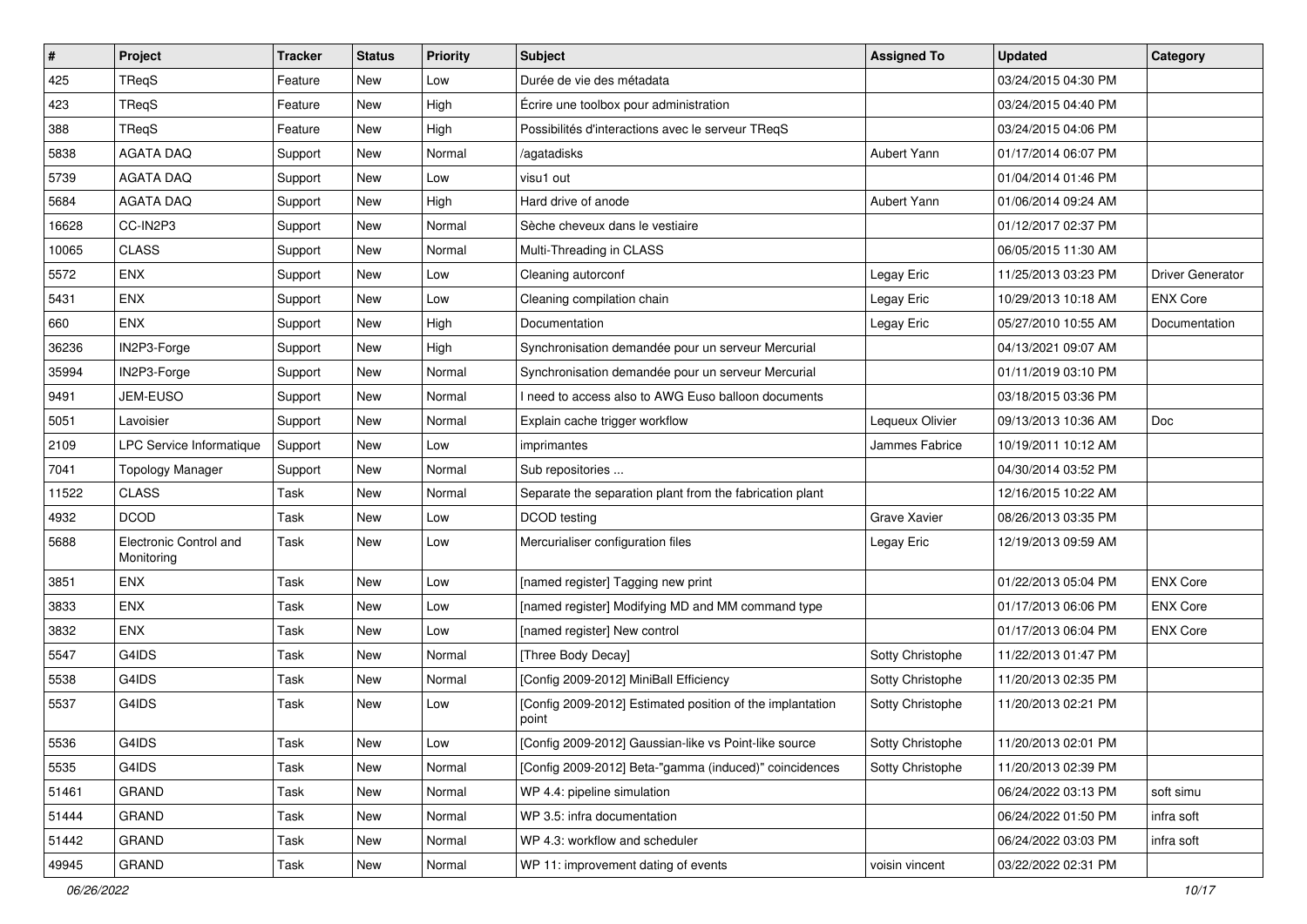| #     | Project      | <b>Tracker</b> | <b>Status</b> | <b>Priority</b> | <b>Subject</b>                                         | <b>Assigned To</b> | <b>Updated</b>      | Category |
|-------|--------------|----------------|---------------|-----------------|--------------------------------------------------------|--------------------|---------------------|----------|
| 49944 | <b>GRAND</b> | <b>Task</b>    | New           | Normal          | WP 10.3: data analysis                                 |                    | 03/18/2022 04:45 PM |          |
| 49943 | <b>GRAND</b> | <b>Task</b>    | <b>New</b>    | Normal          | WP 10.2: data taking                                   |                    | 03/18/2022 04:45 PM |          |
| 49942 | <b>GRAND</b> | Task           | New           | Normal          | WP 10.1: deployment                                    |                    | 03/18/2022 04:45 PM |          |
| 49941 | <b>GRAND</b> | <b>Task</b>    | New           | Normal          | WP 10: GP 300 setup                                    |                    | 03/18/2022 04:45 PM |          |
| 49940 | <b>GRAND</b> | Task           | New           | Normal          | WP 9.5: data analysis                                  |                    | 03/18/2022 03:35 PM |          |
| 49939 | <b>GRAND</b> | Task           | New           | Normal          | WP 9.4: data taking                                    |                    | 06/23/2022 08:19 PM |          |
| 49938 | <b>GRAND</b> | <b>Task</b>    | New           | Normal          | WP 9.3: deployment commissioning                       |                    | 03/18/2022 03:27 PM |          |
| 49937 | <b>GRAND</b> | Task           | New           | Normal          | WP 9.2: production detector adaptation                 |                    | 03/18/2022 03:32 PM |          |
| 49936 | <b>GRAND</b> | Task           | New           | Normal          | WP 9.1: detector design adaptation                     |                    | 03/21/2022 03:18 PM |          |
| 49935 | GRAND        | Task           | New           | Normal          | WP 9: Nançay setup                                     |                    | 03/18/2022 12:20 AM |          |
| 49934 | <b>GRAND</b> | <b>Task</b>    | New           | Normal          | WP 8.3: trigger evaluation                             |                    | 03/21/2022 10:28 AM |          |
| 49933 | <b>GRAND</b> | Task           | New           | Normal          | WP 8.2: final reconstruction                           |                    | 03/18/2022 04:39 PM |          |
| 49932 | <b>GRAND</b> | <b>Task</b>    | New           | Normal          | WP 8.1: SLT info definition                            |                    | 03/18/2022 04:39 PM |          |
| 49931 | <b>GRAND</b> | Task           | New           | Normal          | WP 8: data reconstruction study                        |                    | 03/21/2022 10:28 AM |          |
| 49930 | <b>GRAND</b> | <b>Task</b>    | New           | Normal          | WP 7: second level trigger (SLT)                       |                    | 03/21/2022 10:28 AM |          |
| 49929 | <b>GRAND</b> | Task           | New           | Normal          | WP 6.4: frontend implementation                        |                    | 04/14/2022 02:24 PM |          |
| 49928 | <b>GRAND</b> | <b>Task</b>    | New           | Normal          | WP 6.3: testbench                                      |                    | 06/24/2022 12:58 PM |          |
| 49927 | GRAND        | Task           | New           | Normal          | WP 6.2: analytical method                              |                    | 06/24/2022 12:41 PM |          |
| 49926 | <b>GRAND</b> | Task           | New           | Normal          | WP 6.1: neuronal network method                        |                    | 03/21/2022 01:40 PM |          |
| 49925 | <b>GRAND</b> | <b>Task</b>    | <b>New</b>    | Normal          | WP 6: first level trigger (FLT)                        |                    | 03/21/2022 10:28 AM |          |
| 49924 | <b>GRAND</b> | Task           | New           | Normal          | WP 5.2: noise event selection                          |                    | 03/18/2022 05:13 PM |          |
| 49923 | <b>GRAND</b> | <b>Task</b>    | New           | Normal          | WP 5.5: EAS selection                                  |                    | 03/18/2022 05:13 PM |          |
| 49922 | <b>GRAND</b> | Task           | New           | Normal          | WP 5.4: reconstruction                                 |                    | 03/18/2022 05:13 PM |          |
| 49921 | <b>GRAND</b> | Task           | New           | Normal          | WP 5.3: calibration                                    |                    | 03/18/2022 05:13 PM |          |
| 49919 | <b>GRAND</b> | <b>Task</b>    | New           | Normal          | WP 5.1: data taking                                    |                    | 03/18/2022 05:13 PM |          |
| 49918 | <b>GRAND</b> | Task           | New           | Normal          | WP 5: GP 13/100 experimental DB analysis               |                    | 03/18/2022 05:13 PM |          |
| 49917 | <b>GRAND</b> | Task           | New           | Normal          | WP 4.2: validation                                     |                    | 03/18/2022 03:08 PM |          |
| 49916 | GRAND        | Task           | New           | Normal          | WP 4.1: production, storing & management               |                    | 03/18/2022 03:06 PM |          |
| 49915 | GRAND        | Task           | New           | Normal          | WP 4: Creating GRAND simulation                        |                    | 03/18/2022 12:20 AM |          |
| 49914 | <b>GRAND</b> | Task           | New           | Normal          | WP 3.4: code distribution, software env.               |                    | 06/24/2022 01:41 PM |          |
| 49912 | GRAND        | Task           | New           | Normal          | WP 3.3: manage software infra : CI, quality, DB engine |                    | 03/18/2022 03:03 PM |          |
| 49911 | GRAND        | Task           | New           | Normal          | WP 3.2: calibration monotoring DB                      |                    | 03/18/2022 05:13 PM |          |
| 49910 | GRAND        | Task           | New           | Normal          | WP 3.1: manage data event DB                           |                    | 06/24/2022 01:55 PM |          |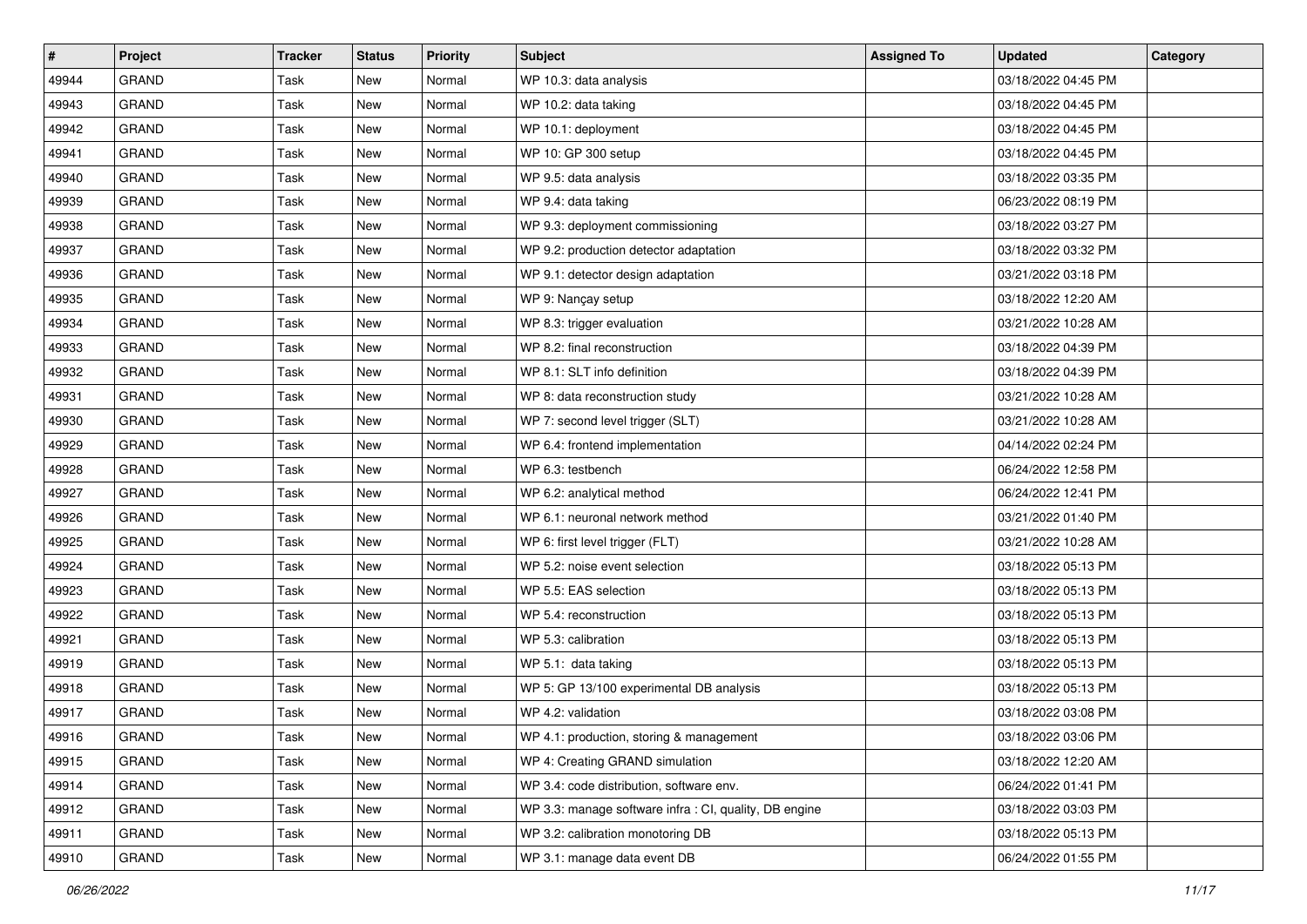| #     | Project       | <b>Tracker</b> | <b>Status</b> | Priority  | <b>Subject</b>                                                              | <b>Assigned To</b> | <b>Updated</b>      | Category |
|-------|---------------|----------------|---------------|-----------|-----------------------------------------------------------------------------|--------------------|---------------------|----------|
| 49909 | <b>GRAND</b>  | Task           | New           | Normal    | WP 3: software infra and database                                           |                    | 06/24/2022 01:48 PM |          |
| 49908 | <b>GRAND</b>  | Task           | <b>New</b>    | Normal    | WP 1.3 : LPNHE WP coordination                                              | Martineau Olivier  | 03/20/2022 05:35 PM |          |
| 49906 | <b>GRAND</b>  | Task           | New           | Normal    | WP 1.1: finance                                                             |                    | 03/18/2022 05:13 PM |          |
| 49905 | <b>GRAND</b>  | Task           | New           | Normal    | WP 1: GRAND management                                                      |                    | 03/18/2022 05:13 PM |          |
| 49904 | <b>GRAND</b>  | Task           | New           | Normal    | WP 2.9: detector monotoring                                                 |                    | 03/18/2022 05:13 PM |          |
| 49903 | <b>GRAND</b>  | Task           | New           | Normal    | WP 2.8: detector calibration                                                |                    | 03/18/2022 05:13 PM |          |
| 49902 | <b>GRAND</b>  | Task           | New           | Normal    | WP 2.7: code quality and documentation                                      | Colley Jean-Marc   | 03/18/2022 05:13 PM |          |
| 49901 | <b>GRAND</b>  | Task           | New           | Normal    | WP 2.6: common tools                                                        |                    | 03/18/2022 05:13 PM |          |
| 49900 | <b>GRAND</b>  | Task           | New           | Normal    | WP 2.5: reconstruction method                                               |                    | 03/18/2022 02:57 PM |          |
| 49899 | <b>GRAND</b>  | Task           | New           | Normal    | WP 2.4: antenna network simulation                                          |                    | 06/24/2022 02:48 PM |          |
| 49898 | <b>GRAND</b>  | Task           | New           | Normal    | WP 2.3: unit detector modeling and coding                                   |                    | 06/24/2022 02:11 PM |          |
| 49897 | <b>GRAND</b>  | Task           | New           | Normal    | WP 2.2: input output format fie                                             |                    | 03/18/2022 12:22 AM |          |
| 49896 | GRAND         | Task           | New           | Normal    | WP 2.1: software architecture and optimization                              |                    | 03/18/2022 05:13 PM |          |
| 49895 | <b>GRAND</b>  | Task           | New           | Normal    | WP 2: GRANDLIB modelization and software                                    |                    | 06/24/2022 02:48 PM |          |
| 9528  | <b>IGOSat</b> | Task           | New           | Normal    | phases projet                                                               |                    | 03/24/2015 03:58 PM |          |
| 9527  | <b>IGOSat</b> | Task           | New           | Normal    | (SAE / ODB) Réalisation de cartes électroniques pour le<br>satellite IGOSat |                    | 03/24/2015 03:52 PM |          |
| 9526  | <b>IGOSat</b> | Task           | New           | Normal    | (SCI) Electronique d'acquisition de l'instrument Scintillateur              |                    | 03/24/2015 03:50 PM |          |
| 9525  | <b>IGOSat</b> | Task           | New           | Normal    | (ODB / SCAO) Conception de la SCAO / Interfaçage avec<br>l'ODB              |                    | 03/27/2015 10:11 AM |          |
| 9524  | <b>IGOSat</b> | Task           | New           | Normal    | (ODB) Logiciel de Vol                                                       |                    | 03/24/2015 03:41 PM |          |
| 9151  | <b>IGOSat</b> | Task           | New           | Normal    | (ODB) Code de simulation fonctionelle                                       |                    | 02/18/2015 05:13 PM |          |
| 9137  | <b>IGOSat</b> | Task           | New           | Normal    | (PRO) Phase C                                                               |                    | 03/24/2015 03:58 PM |          |
| 9136  | <b>IGOSat</b> | Task           | New           | Normal    | (PRO) Phase B                                                               |                    | 03/24/2015 03:58 PM |          |
| 48758 | Lablnvent     | Task           | New           | Immediate | Modifs demandées par C. Feugeade le 18/1/22                                 | Pallier Etienne    | 01/19/2022 04:22 PM |          |
| 48223 | Lablnvent     | Task           | New           | Normal    | instance perso (docker)                                                     |                    | 12/13/2021 11:08 AM |          |
| 48222 | LabInvent     | Task           | New           | Normal    | (NEW func) Gérer Suivi d'un User                                            |                    | 12/13/2021 10:39 AM |          |
| 48005 | LabInvent     | Task           | <b>New</b>    | Normal    | <b>Bugfix toutes les Deprecated Errors</b>                                  |                    | 12/06/2021 02:37 PM |          |
| 47966 | LabInvent     | Task           | New           | Normal    | Ajouter test Commande (avec devis joint)                                    |                    | 11/30/2021 04:17 PM |          |
| 47962 | LabInvent     | Task           | New           | Urgent    | (IRAP only) re-install inventirap avec php7                                 |                    | 11/30/2021 03:17 PM |          |
| 47960 | LabInvent     | Task           | New           | Immediate | <b>CHAMPS</b>                                                               |                    | 01/19/2022 03:51 PM |          |
| 47959 | LabInvent     | Task           | New           | Normal    | *** F - ENTITY - Fournisseurs                                               |                    | 11/30/2021 12:57 PM |          |
| 47958 | LabInvent     | Task           | New           | Normal    | delete (generic)                                                            |                    | 11/30/2021 12:47 PM |          |
| 47954 | LabInvent     | Task           | New           | Normal    | 1 - CREATED                                                                 |                    | 11/30/2021 01:27 PM |          |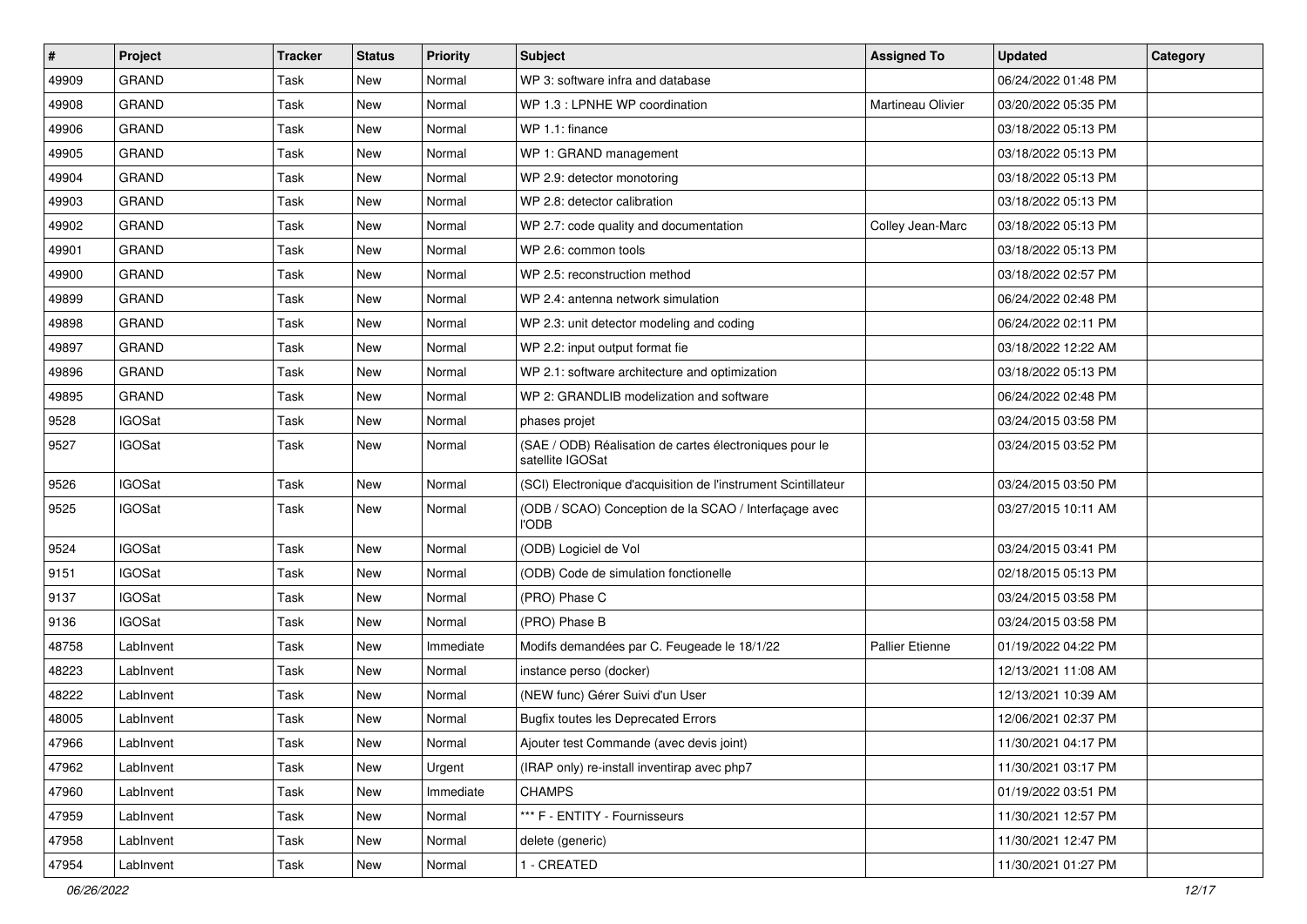| #     | Project   | <b>Tracker</b> | <b>Status</b> | <b>Priority</b> | <b>Subject</b>                                                                                 | <b>Assigned To</b> | <b>Updated</b>      | Category |
|-------|-----------|----------------|---------------|-----------------|------------------------------------------------------------------------------------------------|--------------------|---------------------|----------|
| 47953 | LabInvent | Task           | New           | Normal          | 2a - TOBEORDERED (optionnel)                                                                   |                    | 11/30/2021 01:27 PM |          |
| 47952 | Lablnvent | Task           | New           | High            | Ecran d'accueil à restructurer                                                                 |                    | 11/30/2021 03:43 PM |          |
| 47950 | Lablnvent | Task           | New           | Normal          | DB complète à mettre à jour                                                                    |                    | 11/30/2021 12:26 PM |          |
| 47947 | Lablnvent | Task           | New           | High            | docker only                                                                                    |                    | 12/13/2021 11:07 AM |          |
| 47946 | Lablnvent | Task           | New           | Normal          | classic only                                                                                   |                    | 12/03/2021 09:50 AM |          |
| 47945 | LabInvent | Task           | New           | Normal          | <b>ALL</b>                                                                                     |                    | 11/30/2021 12:23 PM |          |
| 47942 | Lablnvent | Task           | New           | High            | index (generic)                                                                                |                    | 11/30/2021 03:48 PM |          |
| 47937 | LabInvent | Task           | New           | High            | Read (index & view) (generic ?)                                                                |                    | 11/30/2021 03:48 PM |          |
| 47936 | Lablnvent | Task           | New           | High            | 3-4 - TBO & ARCHIVED                                                                           |                    | 11/30/2021 03:43 PM |          |
| 47935 | Lablnvent | Task           | New           | Normal          | 2b - VALIDATED                                                                                 |                    | 11/30/2021 01:27 PM |          |
| 47934 | LabInvent | Task           | New           | High            | LIFECYCLE (Status) : CREATED => (TBO) => VALIDATED<br>$\Rightarrow$ TBA $\Rightarrow$ ARCHIVED |                    | 11/30/2021 03:43 PM |          |
| 47930 | Lablnvent | Task           | New           | Normal          | *** F - ENTITY - QrCode                                                                        |                    | 11/30/2021 01:26 PM |          |
| 47927 | Lablnvent | Task           | New           | High            | A gérer via fichier conf YAML                                                                  |                    | 11/30/2021 03:47 PM |          |
| 47926 | LabInvent | Task           | New           | High            | Instance DEMO docker - à installer sur hyp2 puis sur VM<br>pweb3                               |                    | 12/13/2021 11:07 AM |          |
| 47925 | LabInvent | Task           | New           | Normal          | (après cakephp v4) Passer à Php 8                                                              |                    | 11/30/2021 11:48 AM |          |
| 47924 | Lablnvent | Task           | New           | Normal          | (après 3.9) Passer à v4                                                                        |                    | 11/30/2021 11:48 AM |          |
| 47922 | LabInvent | Task           | New           | Immediate       | Passer directement à v3.LAST (3.10.1)                                                          |                    | 12/02/2021 04:45 PM |          |
| 47914 | Lablnvent | Task           | New           | High            | index (generic)                                                                                |                    | 11/30/2021 03:50 PM |          |
| 47913 | Lablnvent | Task           | New           | Normal          | ROLES (profils)                                                                                |                    | 11/30/2021 01:39 PM |          |
| 47912 | Lablnvent | Task           | New           | High            | (VUE) Elements et Helper                                                                       |                    | 11/30/2021 03:51 PM |          |
| 47911 | LabInvent | Task           | New           | Normal          | Create/Update (add_edit generic)                                                               |                    | 11/30/2021 11:04 AM |          |
| 47907 | LabInvent | Task           | New           | Normal          | *** F - Config YAML (champs materiels) : champs<br>obligatoires, recommandés, ou readonly      |                    | 11/30/2021 01:25 PM |          |
| 47906 | LabInvent | Task           | New           | Urgent          | Champs virtuels                                                                                |                    | 11/30/2021 03:50 PM |          |
| 47905 | LabInvent | Task           | New           | Urgent          | Read (index & view) (generic)                                                                  |                    | 12/01/2021 11:21 AM |          |
| 47903 | LabInvent | Task           | New           | Urgent          | Rappels automatiques pour les suivis récurrents (périodiques)                                  |                    | 12/01/2021 11:17 AM |          |
| 47901 | LabInvent | Task           | New           | Urgent          | Read (view & index)                                                                            |                    | 12/01/2021 11:17 AM |          |
| 47899 | Lablnvent | Task           | New           | Urgent          | view (generic)                                                                                 |                    | 12/01/2021 11:21 AM |          |
| 47897 | Lablnvent | Task           | New           | High            | *** F - Stats (Users)                                                                          |                    | 11/30/2021 03:48 PM |          |
| 47893 | LabInvent | Task           | New           | Normal          | Views                                                                                          |                    | 11/30/2021 01:21 PM |          |
| 47890 | LabInvent | Task           | New           | High            | Commander (demande achat)                                                                      |                    | 01/19/2022 03:48 PM |          |
| 47889 | Lablnvent | Task           | New           | Normal          | Changer statut - setStatusTo*()                                                                |                    | 11/30/2021 01:19 PM |          |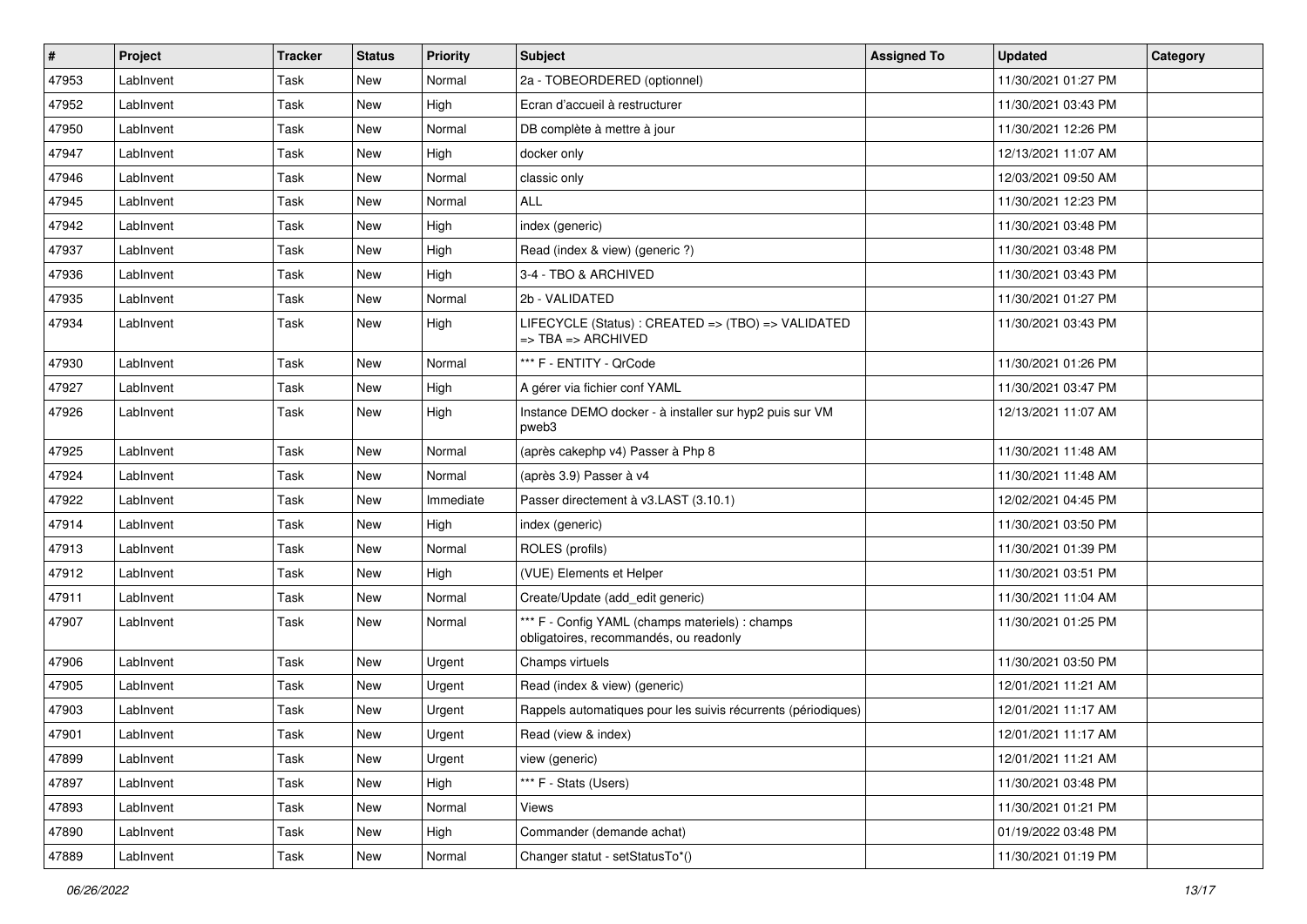| #     | Project                           | <b>Tracker</b> | <b>Status</b> | <b>Priority</b> | Subject                                                                        | <b>Assigned To</b> | <b>Updated</b>      | Category |
|-------|-----------------------------------|----------------|---------------|-----------------|--------------------------------------------------------------------------------|--------------------|---------------------|----------|
| 47886 | LabInvent                         | Task           | New           | Urgent          | Notifications                                                                  |                    | 11/30/2021 03:45 PM |          |
| 47885 | Lablnvent                         | Task           | <b>New</b>    | Normal          | filtrage (voir formulaire index)                                               |                    | 11/30/2021 01:30 PM |          |
| 47884 | Lablnvent                         | Task           | New           | High            | partitionnement par Site (besoin IP2I/LMA)                                     |                    | 11/30/2021 03:43 PM |          |
| 47883 | Lablnvent                         | Task           | New           | Normal          | formulaire de recherche multi-critères                                         |                    | 11/30/2021 01:30 PM |          |
| 47882 | Lablnvent                         | Task           | New           | High            | Delete - delete                                                                |                    | 11/30/2021 03:42 PM |          |
| 47881 | LabInvent                         | Task           | New           | High            | Read - view                                                                    |                    | 11/30/2021 03:42 PM |          |
| 47880 | Lablnvent                         | Task           | New           | Normal          | Read - index                                                                   |                    | 11/30/2021 01:16 PM |          |
| 47879 | Lablnvent                         | Task           | New           | High            | Create/Update - add edit                                                       |                    | 11/30/2021 03:42 PM |          |
| 47878 | LabInvent                         | Task           | New           | High            | Autres                                                                         |                    | 11/30/2021 03:44 PM |          |
| 47877 | LabInvent                         | Task           | New           | High            | find (search)                                                                  |                    | 11/30/2021 03:43 PM |          |
| 47876 | LabInvent                         | Task           | New           | High            | CRUD                                                                           |                    | 11/30/2021 03:42 PM |          |
| 47874 | Lablnvent                         | Task           | New           | Urgent          | <b>Stats</b>                                                                   |                    | 11/30/2021 03:44 PM |          |
| 47873 | Lablnvent                         | Task           | New           | Normal          | Model (Entity & Table)                                                         |                    | 12/01/2021 09:37 AM |          |
| 47872 | LabInvent                         | Task           | New           | High            | <b>Actions &amp; Vues</b>                                                      |                    | 11/30/2021 03:42 PM |          |
| 47871 | LabInvent                         | Task           | New           | Normal          | Autorisations                                                                  |                    | 11/30/2021 01:29 PM |          |
| 47870 | Lablnvent                         | Task           | New           | Normal          | Tests (Materiels)                                                              |                    | 11/30/2021 03:38 PM |          |
| 47868 | Lablnvent                         | Task           | New           | Normal          | *** F - Super Entité (AppController, AppTable)                                 |                    | 11/30/2021 01:34 PM |          |
| 47867 | LabInvent                         | Task           | New           | High            | *** F - Autorisations (Users)                                                  |                    | 11/30/2021 03:47 PM |          |
| 11561 | LST stereo trigger study          | Task           | New           | Normal          | Small-scale MC production for testing the effect of LST-MST<br>stereo trigger  | Hrupec Dario       | 04/15/2016 03:34 PM |          |
| 11452 | LSTCam low-level data<br>analysis | Task           | New           | High            | Definition of LST mini-camera tests                                            | Nakajima Daisuke   | 05/31/2018 04:54 PM |          |
| 3954  | Pipelet                           | Task           | New           | Low             | Documentation: Environment cheat sheet                                         |                    | 02/13/2013 11:00 AM |          |
| 1337  | Pipelet                           | Task           | New           | Normal          | logged_subprocess improvement                                                  |                    | 03/08/2011 09:07 PM |          |
| 1336  | Pipelet                           | Task           | New           | Low             | Add comments in multiplex                                                      |                    | 02/24/2011 10:17 AM |          |
| 1178  | Pipelet                           | Task           | New           | High            | writing mysql and postgre backends                                             |                    | 02/13/2013 10:49 AM |          |
| 49890 | PyROS                             | Task           | New           | Normal          | Global Start & Stop (safe)                                                     |                    | 03/16/2022 04:52 PM |          |
| 49889 | PyROS                             | Task           | New           | Normal          | Backup                                                                         |                    | 03/16/2022 04:49 PM |          |
| 49888 | PyROS                             | Task           | New           | Normal          | Firewall                                                                       |                    | 03/16/2022 04:48 PM |          |
| 49887 | PyROS                             | Task           | New           | Normal          | Hardware                                                                       |                    | 03/16/2022 04:47 PM |          |
| 49886 | PyROS                             | Task           | New           | Normal          | System watch (Nagios, )                                                        |                    | 03/16/2022 04:47 PM |          |
| 49885 | PyROS                             | Task           | New           | Normal          | Network                                                                        |                    | 03/16/2022 04:46 PM |          |
| 49878 | PyROS                             | Task           | New           | Normal          | SF02-SCP integration - Lancement auto de l'agent de gestion<br>du SP lifecycle |                    | 03/16/2022 10:37 AM |          |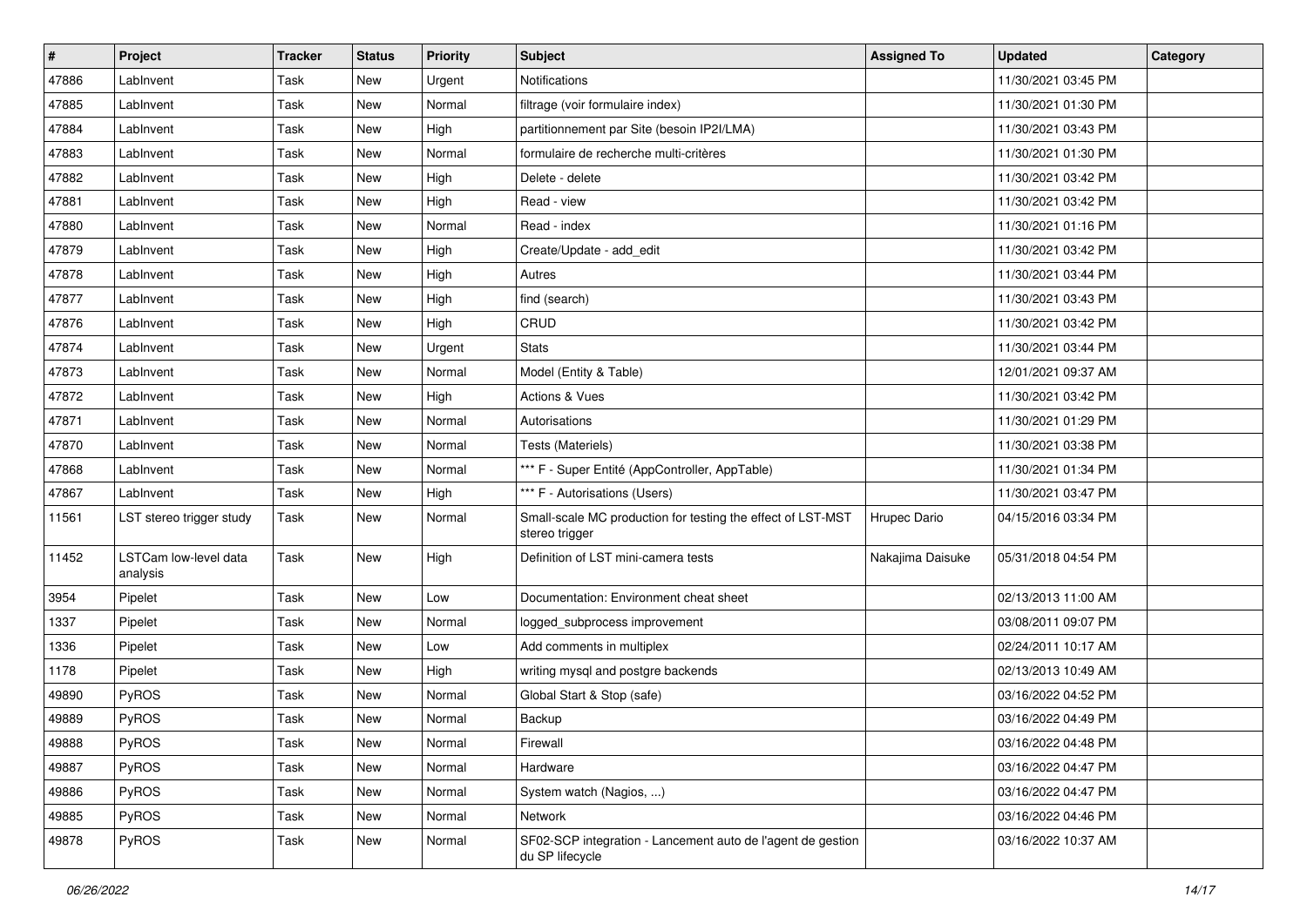| $\vert$ # | Project | <b>Tracker</b> | <b>Status</b> | Priority | Subject                                                                                                                                  | <b>Assigned To</b> | <b>Updated</b>      | Category  |
|-----------|---------|----------------|---------------|----------|------------------------------------------------------------------------------------------------------------------------------------------|--------------------|---------------------|-----------|
| 49876     | PyROS   | Task           | New           | Normal   | Guitastro integration                                                                                                                    |                    | 03/16/2022 07:28 AM |           |
| 49875     | PyROS   | Task           | New           | Normal   | (classic) Installation Guitastro & dependencies                                                                                          |                    | 03/16/2022 07:27 AM |           |
| 49874     | PyROS   | Task           | New           | Normal   | (docker) Installation Guitastro & dependencies                                                                                           |                    | 03/16/2022 07:26 AM |           |
| 49872     | PyROS   | Task           | New           | Normal   | Restauration de la config par défaut                                                                                                     |                    | 03/15/2022 11:10 PM |           |
| 49871     | PyROS   | Task           | New           | Normal   | Config par défaut (à définir)                                                                                                            |                    | 03/15/2022 11:11 PM |           |
| 49870     | PyROS   | Task           | New           | Normal   | Config générale : logo, pagination, couleurs, options<br>générales, options par feature,                                                 |                    | 03/15/2022 11:11 PM |           |
| 49543     | PyROS   | Task           | New           | Normal   | Users View (list & 1)                                                                                                                    |                    | 02/23/2022 06:06 PM |           |
| 49541     | PyROS   | Task           | New           | Normal   | API REST (scripting du website via script pyros_api.py)                                                                                  | Koralewski Alexis  | 03/15/2022 11:26 PM |           |
| 49478     | PyROS   | Task           | New           | Normal   | Test                                                                                                                                     | Koralewski Alexis  | 02/22/2022 12:25 PM |           |
| 49253     | PyROS   | Task           | New           | Normal   | READ 1 & list                                                                                                                            |                    | 02/21/2022 03:21 PM |           |
| 49252     | PyROS   | Task           | New           | Normal   | <b>WEB FORM</b>                                                                                                                          |                    | 02/17/2022 01:59 PM |           |
| 49251     | PyROS   | Task           | New           | Normal   | Test                                                                                                                                     | Koralewski Alexis  | 02/22/2022 02:59 PM |           |
| 49250     | PyROS   | Task           | New           | Normal   | <b>CREATE/UPDATE Sequence</b>                                                                                                            |                    | 02/23/2022 12:02 PM |           |
| 49247     | PyROS   | Task           | New           | Normal   | State diagram (doc)                                                                                                                      |                    | 02/03/2022 09:34 AM |           |
| 49246     | PyROS   | Task           | New           | Normal   | Sequence Lifecycle (status)                                                                                                              |                    | 02/03/2022 09:34 AM |           |
| 49227     | PyROS   | Task           | New           | Normal   | Corrections cosmétiques (de pixels)                                                                                                      | Klotz Alain        | 02/02/2022 02:19 PM |           |
| 49224     | PyROS   | Task           | New           | Normal   | Choisir le bias, le flat, et le dark (en fn des metadata)                                                                                | Klotz Alain        | 02/02/2022 02:19 PM |           |
| 49217     | PyROS   | Task           | New           | Normal   | 5 - (L2) Critères de qualité d'image (+ json QUAL)                                                                                       | Klotz Alain        | 02/02/2022 02:37 PM |           |
| 49216     | PyROS   | Task           | New           | Normal   | 4 - (L1c) - Combinaison d'images                                                                                                         | Klotz Alain        | 02/02/2022 02:36 PM |           |
| 49210     | PyROS   | Task           | New           | Normal   | <b>CONFIGURATION GENERALE</b>                                                                                                            |                    | 03/15/2022 11:11 PM |           |
| 49162     | PyROS   | Task           | New           | Normal   | Check sequence validity                                                                                                                  | Klotz Alain        | 02/03/2022 10:23 AM |           |
| 49157     | PyROS   | Task           | New           | Normal   | Super Super Agent qui surveille l'ensemble des super agents<br>sur chaque noeud (?)                                                      |                    | 01/31/2022 12:12 PM |           |
| 49156     | PyROS   | Task           | New           | Normal   | Super Agent qui démarre et stoppe les autres agents, et<br>surveille leur bonne santé (les relance si besoin) => sur<br>chaque noeud (?) |                    | 01/31/2022 12:12 PM |           |
| 49155     | PyROS   | Task           | New           | Normal   | Architecture décentralisée en plusieurs noeuds<br>(communication via BD)                                                                 |                    | 01/31/2022 12:09 PM |           |
| 49152     | PyROS   | Task           | New           | Normal   | RUN/EXEC - Start & Stop software (et Agents)                                                                                             |                    | 05/24/2022 02:55 PM |           |
| 49151     | PyROS   | Task           | New           | Normal   | Script central (pyros.py)                                                                                                                |                    | 01/31/2022 11:36 AM |           |
| 49150     | PyROS   | Task           | New           | High     | Ajout du script PYROS wrapper sur pyros.py pour gérer<br>proprement tous les contextes d'appel                                           | Pallier Etienne    | 01/31/2022 11:36 AM | Evolution |
| 49149     | PyROS   | Task           | New           | High     | SCRIPT RUN (PYROS/pyros.py) (uniquement pour la partie<br>execution)                                                                     |                    | 05/24/2022 02:55 PM |           |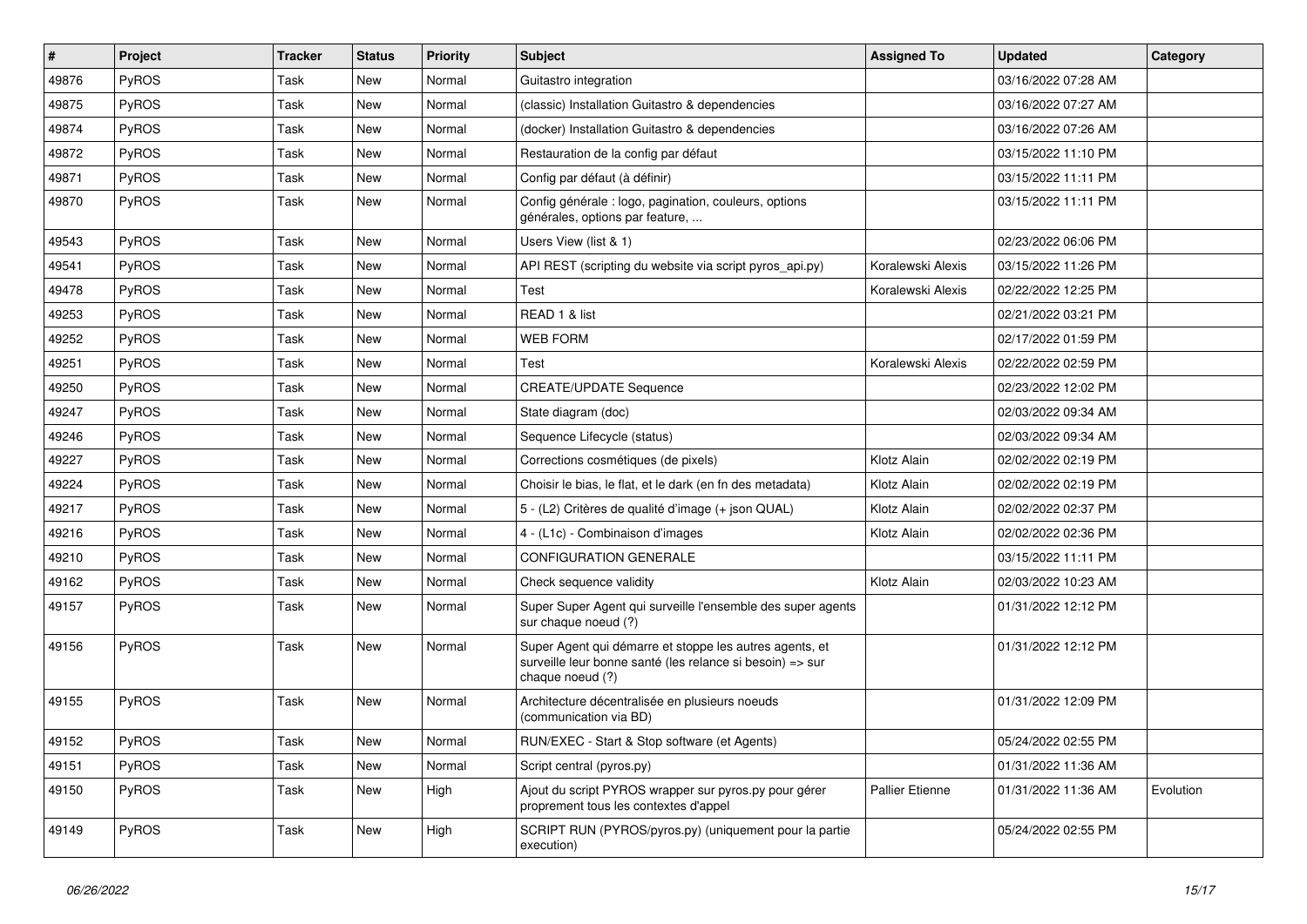| $\pmb{\#}$ | Project      | <b>Tracker</b> | <b>Status</b> | <b>Priority</b> | Subject                                                                                          | <b>Assigned To</b> | <b>Updated</b>      | Category |
|------------|--------------|----------------|---------------|-----------------|--------------------------------------------------------------------------------------------------|--------------------|---------------------|----------|
| 49137      | <b>PyROS</b> | Task           | New           | Normal          | Integration Guitastro lib                                                                        | Klotz Alain        | 02/02/2022 03:27 PM |          |
| 49136      | <b>PyROS</b> | Task           | New           | Normal          | GF04-SECU - Logging integration                                                                  |                    | 01/29/2022 12:54 AM |          |
| 49135      | <b>PyROS</b> | Task           | New           | Normal          | SF15-SST integration                                                                             |                    | 01/29/2022 12:48 AM |          |
| 49134      | <b>PyROS</b> | Task           | New           | Normal          | SF14-OBC integration                                                                             |                    | 01/29/2022 12:52 AM |          |
| 49133      | <b>PyROS</b> | Task           | New           | Normal          | SF13-IAF integration                                                                             |                    | 01/29/2022 12:47 AM |          |
| 49132      | <b>PyROS</b> | Task           | New           | Normal          | SF12-IAN integration                                                                             |                    | 01/29/2022 12:48 AM |          |
| 49131      | PyROS        | Task           | New           | Normal          | SF11-IPC integration                                                                             |                    | 01/29/2022 12:46 AM |          |
| 49130      | PyROS        | Task           | New           | Normal          | SF10-CAL integration                                                                             |                    | 01/29/2022 12:46 AM |          |
| 49129      | PyROS        | Task           | New           | Normal          | SF09-CMC integration                                                                             |                    | 01/29/2022 12:46 AM |          |
| 49128      | PyROS        | Task           | New           | Normal          | SF08-EXE integration                                                                             |                    | 01/29/2022 12:45 AM |          |
| 49127      | <b>PyROS</b> | Task           | New           | Normal          | SF07-PLN integration                                                                             |                    | 01/29/2022 12:45 AM |          |
| 49126      | PyROS        | Task           | New           | Normal          | SF06-ALR integration                                                                             |                    | 01/29/2022 12:45 AM |          |
| 49125      | PyROS        | Task           | New           | Normal          | SF05-SEQ integration                                                                             |                    | 03/15/2022 11:03 PM |          |
| 49124      | PyROS        | Task           | New           | Normal          | SF04-SPV integration                                                                             |                    | 01/29/2022 12:44 AM |          |
| 49123      | PyROS        | Task           | New           | Normal          | SF03-ENV integration                                                                             |                    | 01/29/2022 12:50 AM |          |
| 49122      | PyROS        | Task           | New           | Normal          | SF02-SCP integration                                                                             |                    | 01/29/2022 12:50 AM |          |
| 49121      | PyROS        | Task           | New           | Normal          | SF01-USR integration                                                                             |                    | 01/29/2022 12:50 AM |          |
| 49120      | PyROS        | Task           | New           | Normal          | General Design (structure, design, responsive, CSS)                                              |                    | 01/29/2022 12:50 AM |          |
| 48307      | PyROS        | Task           | New           | Normal          | Send, Receive, and Process Commands (Agent <= > Agent)                                           |                    | 12/14/2021 02:57 PM |          |
| 48290      | PyROS        | Task           | New           | Normal          | Auto mode                                                                                        |                    | 12/14/2021 12:35 PM |          |
| 48289      | PyROS        | Task           | New           | Normal          | Entity (AgentDevice class)                                                                       |                    | 12/14/2021 12:32 PM |          |
| 48288      | PyROS        | Task           | New           | Normal          | Entity (DeviceController class)                                                                  |                    | 12/14/2021 12:31 PM |          |
| 48287      | PyROS        | Task           | New           | Normal          | cRuD (only Read & Delete) - View (& Kill) currently running<br>Agents                            |                    | 12/14/2021 12:26 PM |          |
| 48286      | PyROS        | Task           | New           | Normal          | Lancement auto et gestion des éventuels AgentDevices<br>associés                                 |                    | 12/14/2021 12:22 PM |          |
| 48285      | PyROS        | Task           | New           | Normal          | Lancement auto et gestion du DeviceController associé                                            |                    | 12/14/2021 12:22 PM |          |
| 48284      | PyROS        | Task           | New           | Normal          | Lancement auto et gestion des Components associés (qui<br>sont aussi des DeviceController)       |                    | 12/14/2021 12:20 PM |          |
| 48280      | <b>PyROS</b> | Task           | New           | Normal          | Agent dérivé de l'Agent général (ex: AgentA, AgentB, AgentC,<br>ou AgentM pour le envmonitoring) |                    | 12/14/2021 03:00 PM |          |
| 48279      | PyROS        | Task           | New           | Normal          | General LOGGING (fichiers texte, écran en mode debug)                                            |                    | 03/16/2022 04:45 PM |          |
| 48278      | <b>PyROS</b> | Task           | New           | High            | AGENT général (dont dépendent tous les agents et<br>AgentDevices)                                |                    | 01/29/2022 01:05 AM |          |
| 48276      | PyROS        | Task           | New           | Normal          | Scripts d'installation docker                                                                    |                    | 12/14/2021 11:44 AM |          |